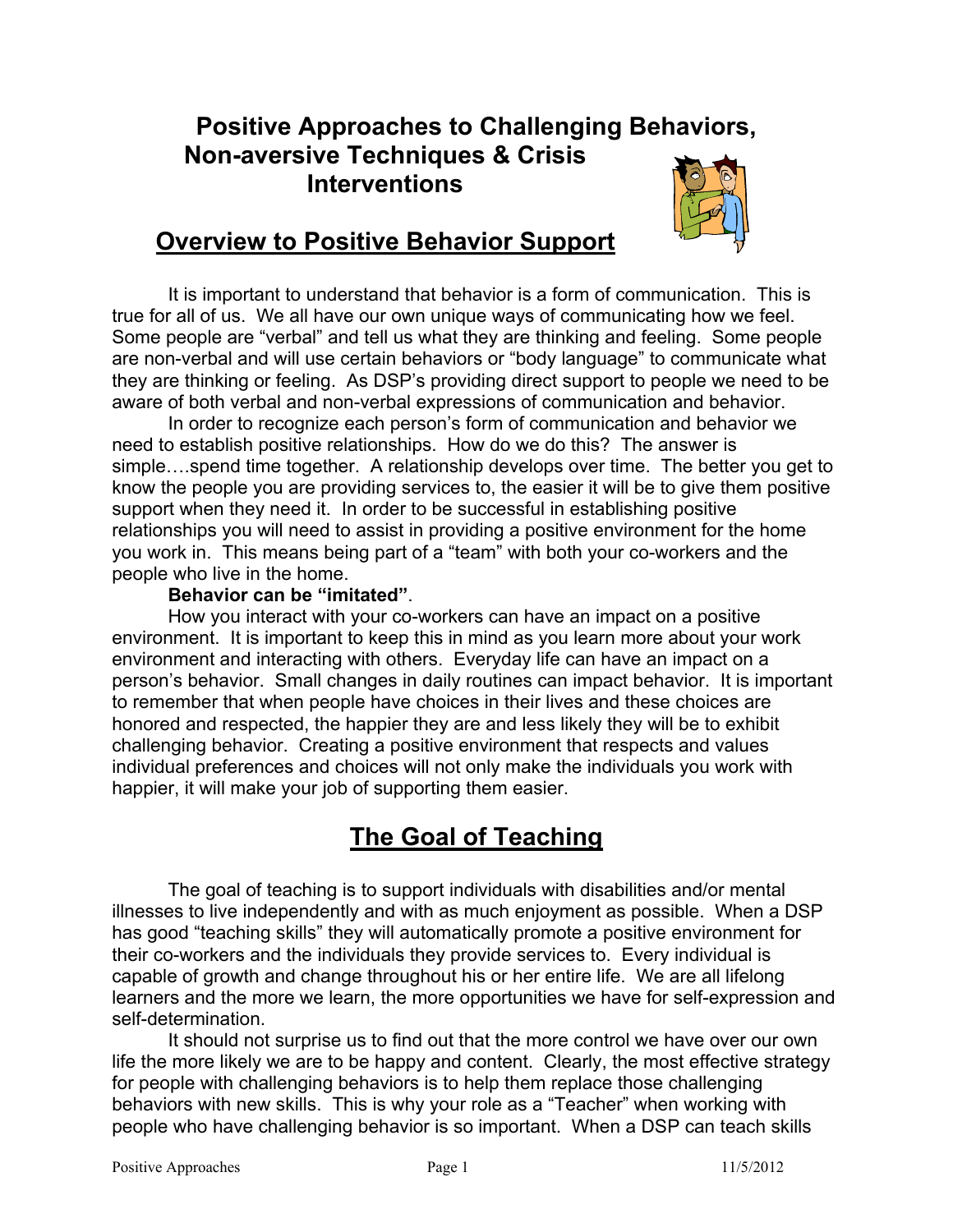that encourage more independence and control over their life the individual is less likely to get frustrated and upset.

In your role as a DSP, you are in the perfect situation to assist individuals in learning new skills because you are directly involved in so many aspects of their lives – from self-care through participation in consumer and vocational skills. You can support individuals in learning how to have more meaningful and effective relationships, how to manage their resources, and even how to advocate for themselves.

Many of the individuals you work with need to learn many things. How do we know what skills to teach? Here are some general guiding questions to ask:

- **1. Is the skill functional?** If the individual does not learn the skill I am attempting to teach, will someone else have to perform that skill for them? For example, if Sarah could not select her own clothing would someone else have to make the selection? If Jim could not make himself a snack would someone else need to make it for him? Individuals need to learn skills that have immediate functional value to them.
- **2. Is the skill relevant?** Is the skill I am attempting to teach one that this individual will use often in his or her life? Is it more important for Jill to learn how to wash windows or how to greet someone appropriately? It is important to teach skills that are used frequently.
- **3. Is the skill age-appropriate?** Is the skill I am attempting to teach one that other people of the same age can use? Should Mark be learning how to cut pictures out of magazines or would it be more appropriate for him to learn how to call a friend on the phone? Sometimes individuals choose to do activities that you might not consider age-appropriate. For example, because 25-year-old Michael chooses to listen to children's music during his free time, should you tell him that it is not allowed and not let him listen to such music? If someone wants to do things that are not age-appropriate during their free time then that is their choice. However, we can make sure that Michael has the opportunity to listen to music that is more age-appropriate and that he is able to interact with other people his age and learn what they like to listen to. If Michael simply enjoys the children's music, we might be able to find music of a similar style that is more ageappropriate.
- **4. Does the skill support independence?** Is the skill I am attempting to teach one that can help this individual get what he wants or get him out of something he does not want? *Challenging behavior* often serves as a way for an individual to get a message across about choices. It is important to teach individuals how to communicate what they want and don't want. We all like to express our "desires" on how we want to do things. Monica is scheduled to take a shower before going to bed each night. Some evenings, Monica would prefer to watch certain TV shows and take her shower in the morning instead. On these evenings when she is watching her TV show and is asked to take a shower she becomes angry and starts to yell and slap at her housemates. If Monica and the DSP's that work with her could learn to plan her evening schedule better and provide her with some options, she would have fewer problems with her evening routine.
- **5. Is the skill going to be naturally reinforced?** Is the skill I am attempting to teach going to result in naturally occurring outcomes for the individual? Many times we teach people to do things that do not result in any outcome that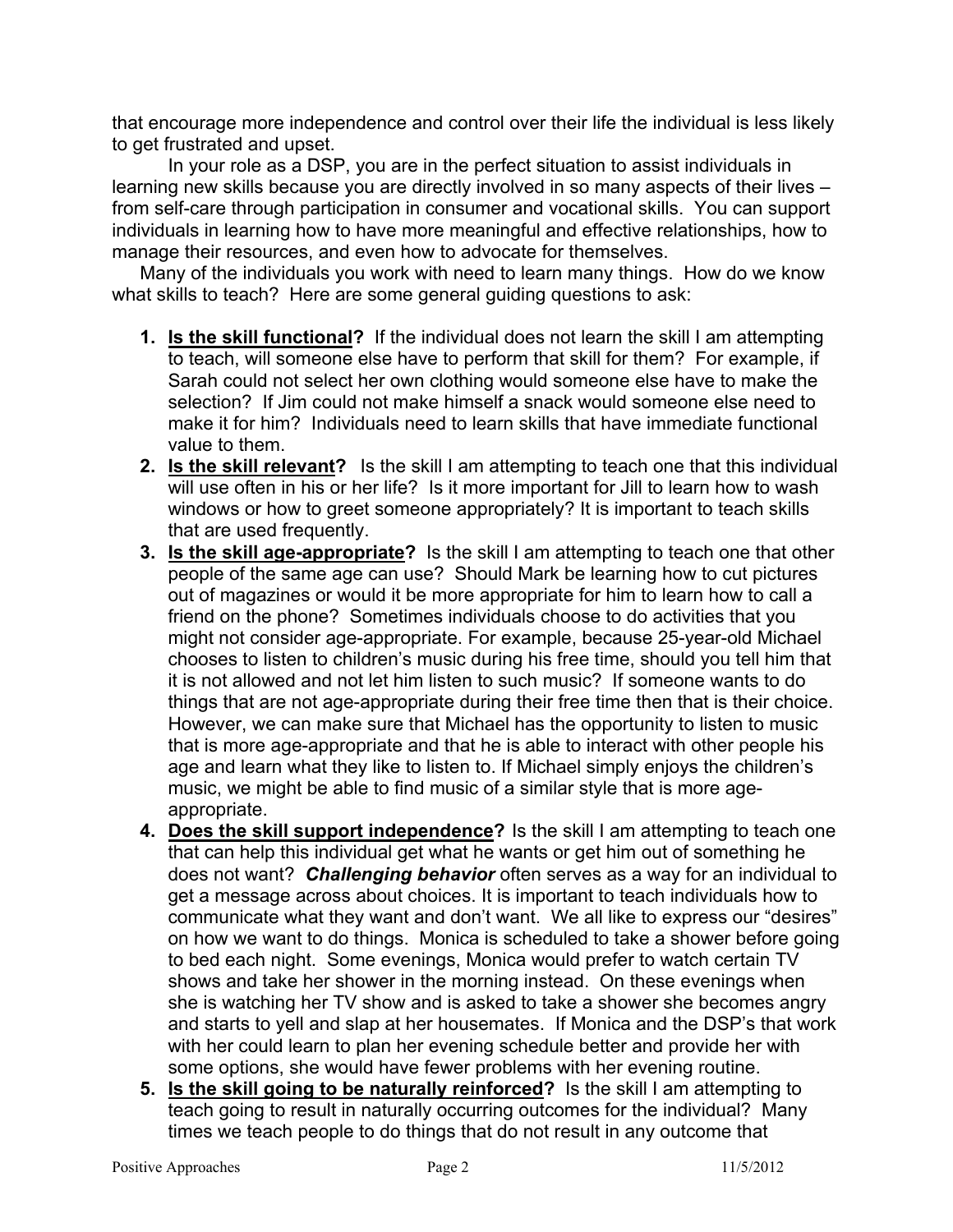reinforces the skill. They learn to do what we request of them. This is especially true for individuals who once lived in an institution. This is a "learned" institutional behavior. For example, if we are teaching Mary money skills by using "play" money, will this help her learn how to use real money independently? If we are teaching Karen her ABC's but she does not know how to spell, write, or read will this be rewarding to her? Naturally occurring outcomes result from engaging in meaningful activities. If someone is learning how to make a phone call, the natural outcome is that he speaks to someone he's called. The natural outcome for learning how to make pizza is that he can eat the pizza when it's done or even share it with friends. The natural outcome for learning how to count money might be using a vending machine and being able to buy a soda or candy.

Rewards are the things we do to reinforce, to make it more likely that an individual will want to do the task again. Handshakes, an arm around the shoulder, high fives, smiles, and laughs are all rewarding. Rewards are genuine and have the most impact when they are delivered with enthusiasm. They should come naturally and be available all the time. The more a DSP can reward "good behavior" the less the person will want to get your attention by doing a challenging behavior. We stress reward and reinforcement because they are basic needs for all people.

If you cannot interact positively, you will have a hard time helping others. Rewards help develop relationships, increase appropriate interactions, refine existing skills, and help teach new skills. People need rewarding environments, not just rewards for "being good". The more you interact with individuals and are with them, the more relaxed people will become. The better relationship you have with someone the better you are going to be able to teach and they will be more willing to learn!

#### **What about activities just for fun? Does everything have to be functional?**

What an individual chooses to do during their free time is different from skills that he or she is learning to become more independent. We all have the right to choose what we want to do in our "free time". We usually choose things that make us happy, even if it isn't considered functional. Your role as a Direct Support Professional is to support people, **not to control** what they do. If you are concerned about what a person is doing because it causes negative behaviors to happen either with the person or others around them, you might want to encourage other interests and make efforts to expand the individual's range of choices with "free time" activities.

#### **Teaching During Daily Routines**

One of the best ways to support an individual's ability to learn new skills is to provide the teaching support they need during the times he or she would naturally use those skills. The more a person has the opportunity to practice a skill, the more likely he or she will gain independence in using it. If the skill is important in the life of that individual, it is more likely the skill will be learned and maintained. As a DSP you should be looking for opportunities to teach throughout the day and in all environments. When a person is attempting to do something on his own but is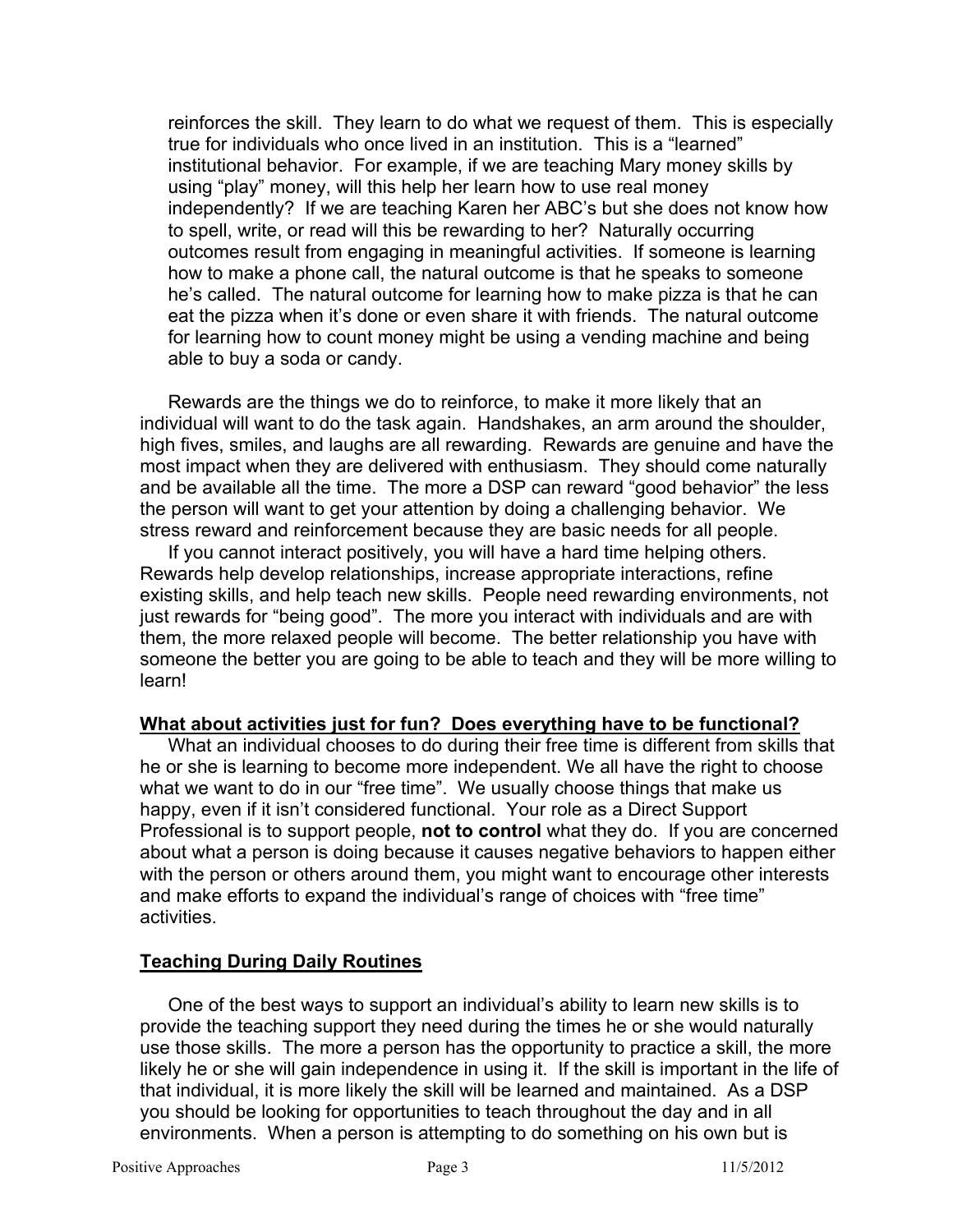having problems….this is your teaching opportunity! When a person is asking for help to do something….this is your teaching opportunity! When you are completing a task you know the person could have done themselves…..this is your teaching opportunity!

These are not "scheduled teaching" times; these are "being there for people when they need you" times! Many opportunities for learning are available throughout the day. Assisting an individual to have an enjoyable life means active participation in that life. We do many things each day that fit this guideline. We get ready for school or work, prepare something to eat, choose our clothing, turn on the radio, clean up the house, and travel to and from our destination, call friends, plan activities, and many other daily routines.

The more we can do these routines independently or feel like we are being included to do them to the best of our abilities, the more control we have over our lives. As a DSP it is important to recognize as many learning opportunities as possible in each person's daily schedule. The more you can "teach" skills during their own individual daily routines, the more independence and control people will have over their own lives. It is important to find balance between teaching and just letting people enjoy some "free time". If our whole day was just one big teaching routine, life might be more of a chore and less enjoyable.

#### **Guidelines for Effective Teaching**

- 1. Plan:
	- $\triangleright$  Know each person's daily schedule so you can plan those teaching opportunities.
	- ¾ Know each person's Person Centered Plan and what goals they are suppose to be working on.
	- $\triangleright$  Think about how and where to work with the person on the task.
	- $\triangleright$  Have the materials available to do the task.
	- $\triangleright$  Present the task at a level that will best help the person learn.
	- $\triangleright$  Break the task down into smaller steps if necessary. This is called "Task" Analysis". Presenting smaller steps sets up more opportunities for success. Every time someone completes one of those small steps, they build more self confidence and self esteem.
- 2. Build in Variety and Choice:
	- $\triangleright$  Have a variety of tasks in many areas (household, personal care, social).
	- $\triangleright$  Present "choices" whenever possible (pick one of three shirts to wear, load dishwasher by putting in glasses, plates, or silverware first).
- 3. Prevent mistakes before they happen:
	- $\triangleright$  Have the task set up and ready to go ahead of time.
	- $\triangleright$  Prepare a good learning environment for the person.
	- $\triangleright$  Lower the chance that things or people will interrupt or compete for your other learner's attention.
	- ¾ Practice your "Teaching Role".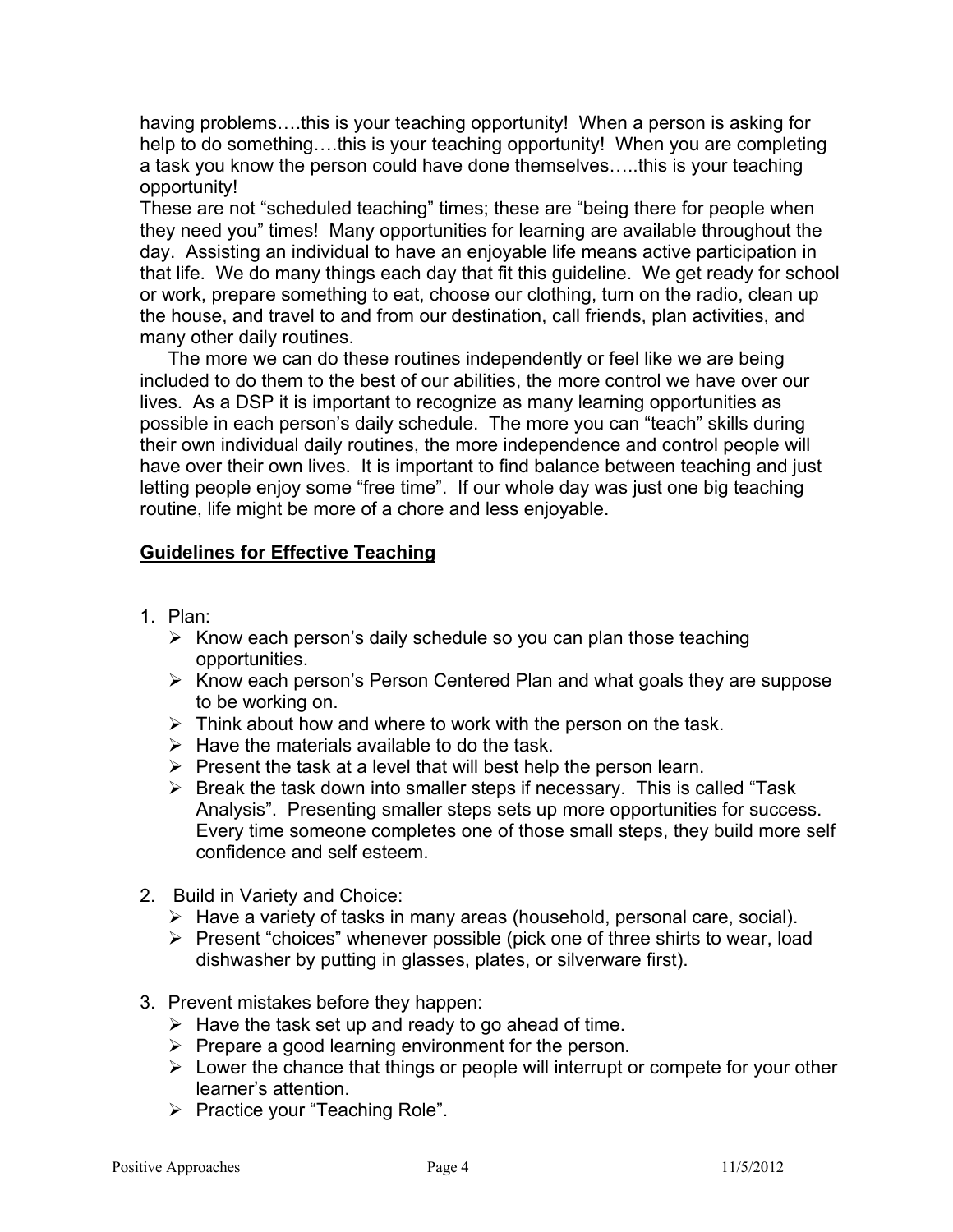- 4. Make the teaching experience successful:
	- $\triangleright$  Start with something you know the person can do.
	- $\triangleright$  Encourage participation; don't wait too long for the person to get it right.
	- $\triangleright$  Any response is participation. Be sure to REWARD it!
	- ¾ None of us are "perfect". Do not expect perfection!
- 5. Provide Prompts when necessary:
	- $\triangleright$  Prompts are done by the teacher as "assisting" techniques to help teach the person to perform the task correctly.
	- $\triangleright$  There are different "levels" of prompts that can be used depending on the person's current abilities.
	- ¾ **D=Demonstration:** This means that the teacher demonstrates how to do the task while the person watches them. This is especially important for people who have "independent" skills and are learning the task for the first time. The teacher may have to break down the task and demonstrate one step at a time while the person actually does the task with the teacher. Most people learn best by "seeing it done"! Good teachers should know how to do the task well and be able to demonstrate the task to others.
	- ¾ **I = Independence**: This means the teacher helps the person get started with the task but they are able to complete the task without assistance. One verbal request for the person to perform the task still counts as an independent response. Always be sure to allow enough time for the person to respond independently.
	- ¾ **V=Verbal**: This means the teacher will give a verbal request to do the task followed by more verbal assistance as needed to help the person complete the task. Always be sure to allow enough time for the person to respond to your verbal prompting before giving more assistance.
	- ¾ **P=Physical**: This means the teacher will give physical assistance to help the person perform the task. This may include using a physical nudge or tap, or physically (hand over hand) helping the person start doing the task. At most it may mean physically (hand over hand) guiding the person throughout the task until it is completed. Always be sure to use the least amount of physical prompting necessary to help the person complete the task.
	- ¾ **G=Gestural**: This means the teacher will physically use their hands, fingers, etc. to point to what the teacher wants the learner to do. Only one gesture or several gestures (actions) may be required to lead the person through the task until completed. There should be minimal verbal instruction used with gestures.
	- ¾ **R=Refusal:** This means that no matter what prompting or encouragement the teacher is giving to the person today they are not willing to do the task. Everyone has a "bad day". If refusals start happening regularly the teacher should review the "Proactive Options" discussed later in this unit. If proactive options do not help the teacher it may be a sign that the person's Person Centered Plan should be reviewed before more problems arise.
- 6. Reward before, during, and after the teaching session.
	- $\triangleright$  Praise or compliment the person before the teaching session begins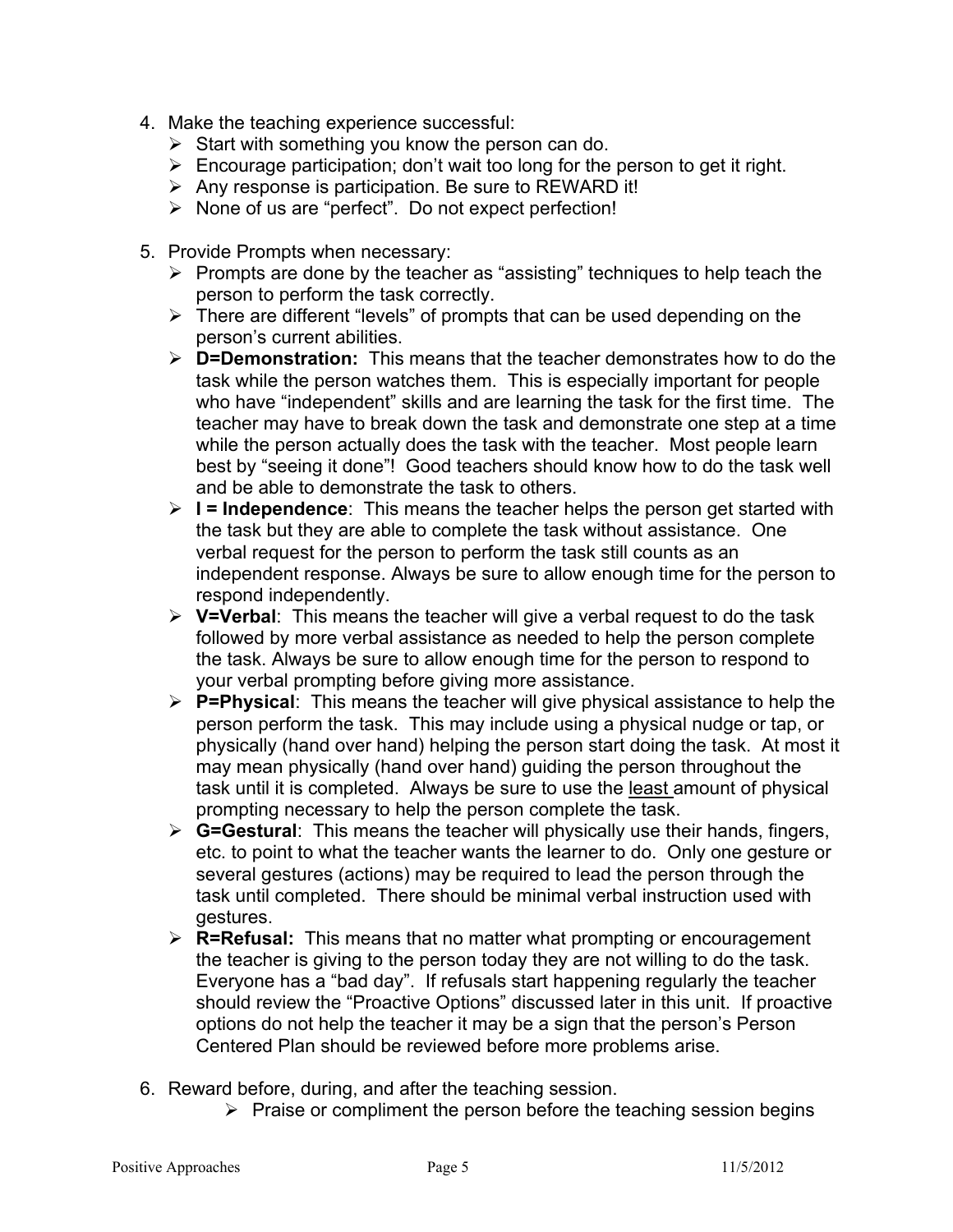- $\triangleright$  Reward for any and all attempts to do the task even if you have to assist the person or do the task with them.
- $\triangleright$  Always reward the person after the teaching session is over.
- 7. Keep the flow going.
	- $\triangleright$  Once the task is ready to go... keep it flowing... help the person if you need to.
	- $\triangleright$  Make adjustments as needed to keep things going smoothly.
- 8. Be aware of what is going on during the teaching session.
	- $\triangleright$  If the person is having a hard time you may need to assist with more prompts (verbal and or physical) or increase or change your rewards.
	- $\triangleright$  You may need to break the task down into smaller steps
	- $\triangleright$  Look for progress (even in small amounts) and reward it
	- $\triangleright$  Adapt your rewards to the person you are teaching, as the person learns the task and needs less support, start giving rewards less often.
	- $\triangleright$  As the person improves, start adding more difficult tasks or new steps.
	- $\triangleright$  The more "upset" a person becomes, the more you must remain calm.
	- ¾ Remember: Focus on the PERSON more than the task.
	- $\triangleright$  Talk about progress with your co-workers. Everyone should be consistent with following the teaching plans. Be a "Role Model" for new D.S. P.'s that are trying to learn how to best work with individuals.
	- ¾ **Don't keep doing things that are not working!** Discuss the problem with your home manager.

**Most of the time when a person does not seem to be making progress towards "learning the task" it is related to the following:** 

- **1. The task is too hard for the person in its present form.**
- **2. There is not enough time made available for "practice".**
- **3. There are not enough rewards or variety of rewards being given to the person.**

# **What exactly is Behavior?**

Behaviors are a form of communication people use to tell us their wants, needs, and feelings. All of us have behavior. Behaviors don't happen without reason.

- $\triangleright$  All behavior is intended to communicate something.
- $\triangleright$  By "listening" to what the behavior is saying, we may be able to discover the reason why the behavior is happening.
- $\triangleright$  There are always reasons for behavior, even if we do not know those reasons right now.

# **What Makes a Behavior Challenging?**



Behavior can be considered challenging when it affects an individual's life in a negative way or the behavior has a big impact on how others relate to them. Behavior is usually considered challenging if it: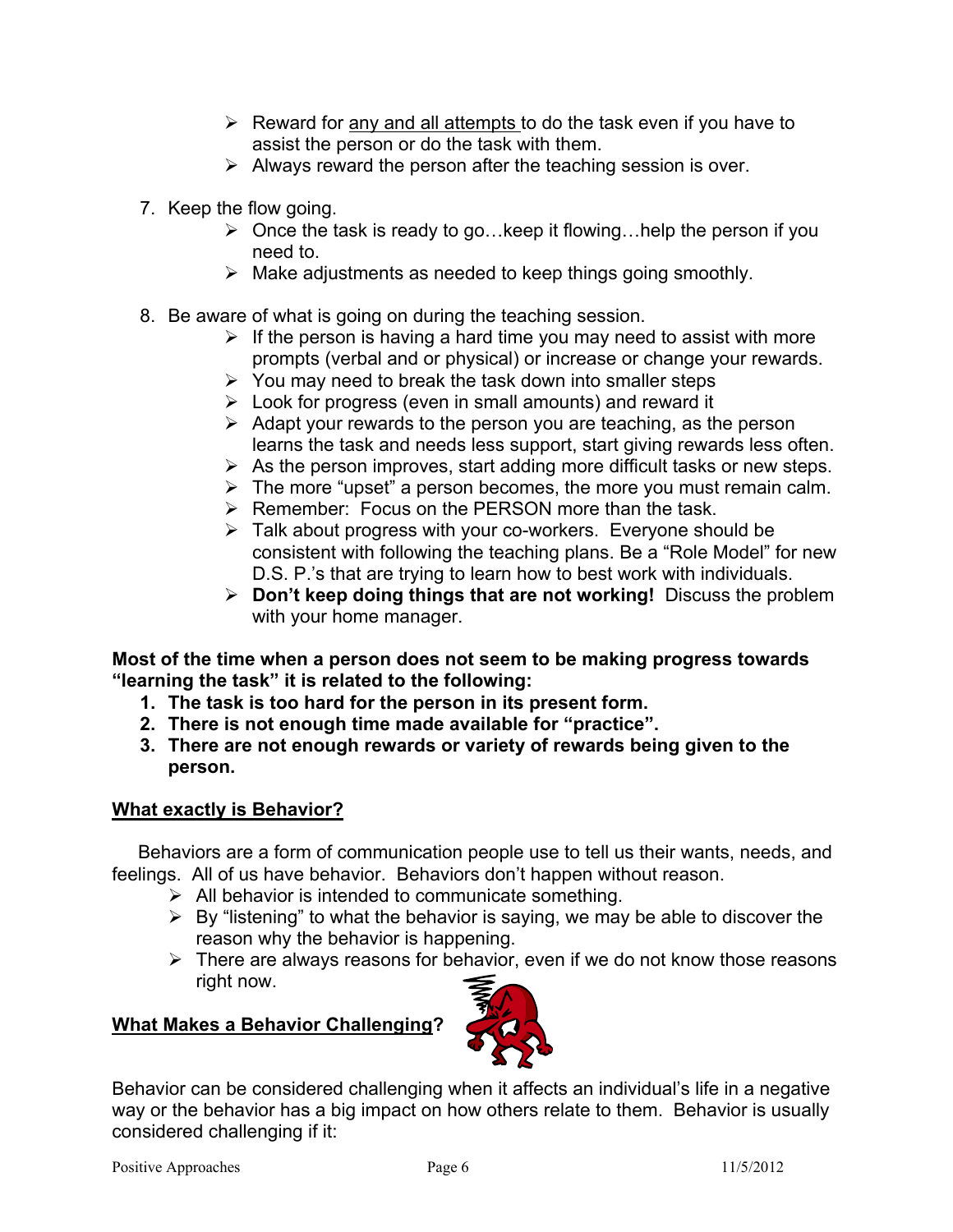- $\triangleright$  Causes harm to the individual or others.
- $\triangleright$  Causes property damage.
- $\triangleright$  Prevents the person from learning new skills.
- $\triangleright$  Causes the person to be "labeled" as a behavior problem.
- $\triangleright$  Prevents the person from participating in social and recreational activities.

 Once it has been determined that a behavior is challenging, one of your roles is to observe and try to come up with ideas on what is making the challenging behavior work so well for the individual. They must be getting some kind of satisfaction for the challenging behavior. The Direct Support Professional staff should be working together with the person-centered planning team to determine why the behavior is happening and think of ways to teach more socially appropriate alternatives, or **replacement behaviors.** Remember…the challenging behaviors are not happening just to make you mad or to make you work harder! If that is how the behavior is affecting you then maybe you are part of the cause for the challenging behavior.

 What individuals are doing at the time, where they are in their environment, and who they are with or around have a lot to do with how they choose to behave. When you pay close attention to these factors you should be able to predict when, where, and with whom the challenging behaviors are most and least likely to happen. People who display challenging behaviors usually do them because it has worked for them in the past.

For example, some of the individuals you work with lived in an institution for many years. That type of environment actually "caused" people to display challenging behaviors. They rarely got any type of good attention or rewards so they figured out ways to get attention in a negative way because "any attention" was better than none at all! So…this is how they "learned" to act because they were not taught any other appropriate ways to interact. Their challenging behavior was actually reinforced. When this type of treatment goes on for many years it can have a lasting impact on a person's life.

Remember, behavior is communication. Sometimes it is easier to figure out what an individual *doesn't* want when they are using a challenging behavior. Sometimes these are the behaviors that make it hard for the individual to be with other people. The individual might spit out food they didn't enjoy or push away the staff person who wants to help. Imagine if you didn't have words to use. How would you let someone know that something was making you unhappy?

An individual's behavior usually communicates three things:

- $\triangleright$  What the individual wants.
- $\triangleright$  What the individual doesn't want.
- $\triangleright$  When the individual wants attention.

How would an individual's behavior tell you that they want something?

- $\triangleright$  The individual might point to an apple on the table, which lets you know they want the apple.
- $\triangleright$  The individual might come to you and shake your hand, which lets you know they want to greet you.
- $\triangleright$  The individual might look or act confused when attempting to brush their teeth. They may be trying to let you know they need some help.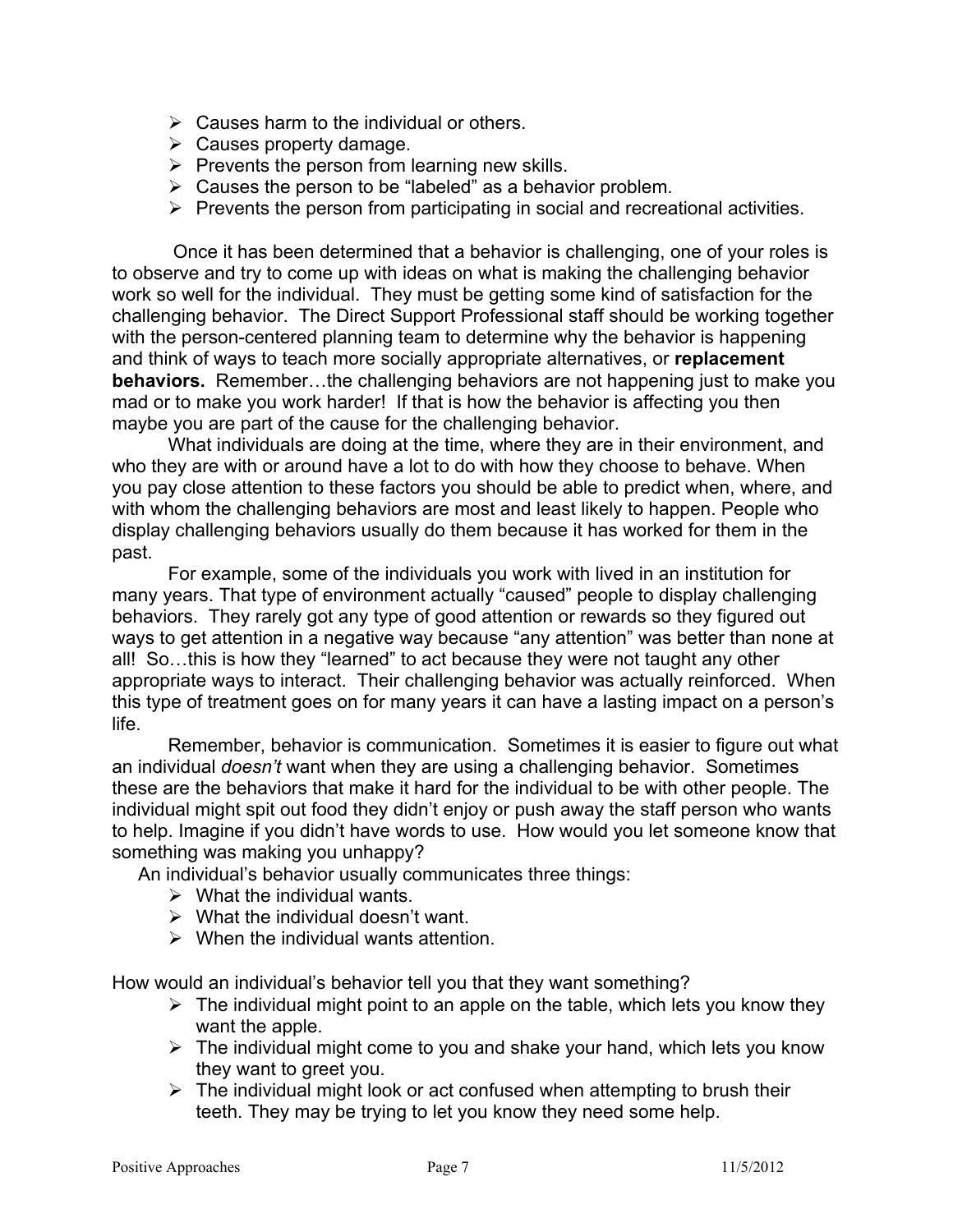$\triangleright$  When you offer an individual a choice of foods for dinner, they might point to what they want or look in the direction of the food they prefer.

 Often, individuals just want someone to pay attention to them. Some people have learned that making loud noises gets the attention of the staff, or when there is a lot of activity going on, they need to wave their arms to get the staff to focus on them. Or an individual may grab or pull on your arm to get your attention.

 The more you spend time "getting to know" an individual the more you will learn about their behavior. Knowing a person's daily routines, communication style, appearance, moods, and regular physical health will be helpful information to have when something is not going right for the person. You will be able to tell what may be causing the person to be in a bad mood today based on what their usual good behavior is. If you don't know what is normal for an individual, you won't know when something has changed. It is important to always do the following when you work with someone who has challenging behaviors:

- $\triangleright$  Observe the person regularly (good times and bad times) and watch and learn how they behave.
- $\triangleright$  Listen carefully to words, sounds, noises, or cries (happy, sad, and angry, for example) the person makes.
- $\triangleright$  Ask questions to try to find out what is going on with the person or what they may want or need.

 Most of the time people who display challenging behaviors usually give us some kind of "warning" that the challenging behavior is going to happen. This is especially true for the people we know well and who tend to have a pattern to their behavior. A person may show some minor signs that they are about to have a challenging behavior. If the minor sign has something to do with the person's environment this would be called an "antecedent". An **Antecedent** is any occurrence or event that takes place before the challenging behavior happens.

They may or may not be easy to see happen. An example might be if someone we work with is afraid of Thunderstorms and it is getting dark and starting to thunder…the actual Thunder may be an antecedent to the challenging behavior of them starting to hit themselves or strike out at those around them. The key here would be to start giving the person support when we hear the thunder so they may be less likely to start doing the challenging behavior. Antecedents are different for everyone but most people who have a pattern of doing challenging behaviors usually have some type of antecedents to look for and warn us in advance that a challenging behavior may happen soon.

A **Precursor** is also a sign that can happen before a challenging behavior. This time the minor sign comes from the person themselves and it means that there will be a change in the person's mood. They may or may not be easy to see happen. An example might be if someone is swearing….the swearing may be a precursor to a challenging behavior such as throwing an object at someone. Again, the key here is when we hear the swearing we start to go over to the person and help them calm down before they decide to do the challenging behavior. Precursors are different for everyone. Some people may have antecedents **and** precursors before actually doing the challenging behavior.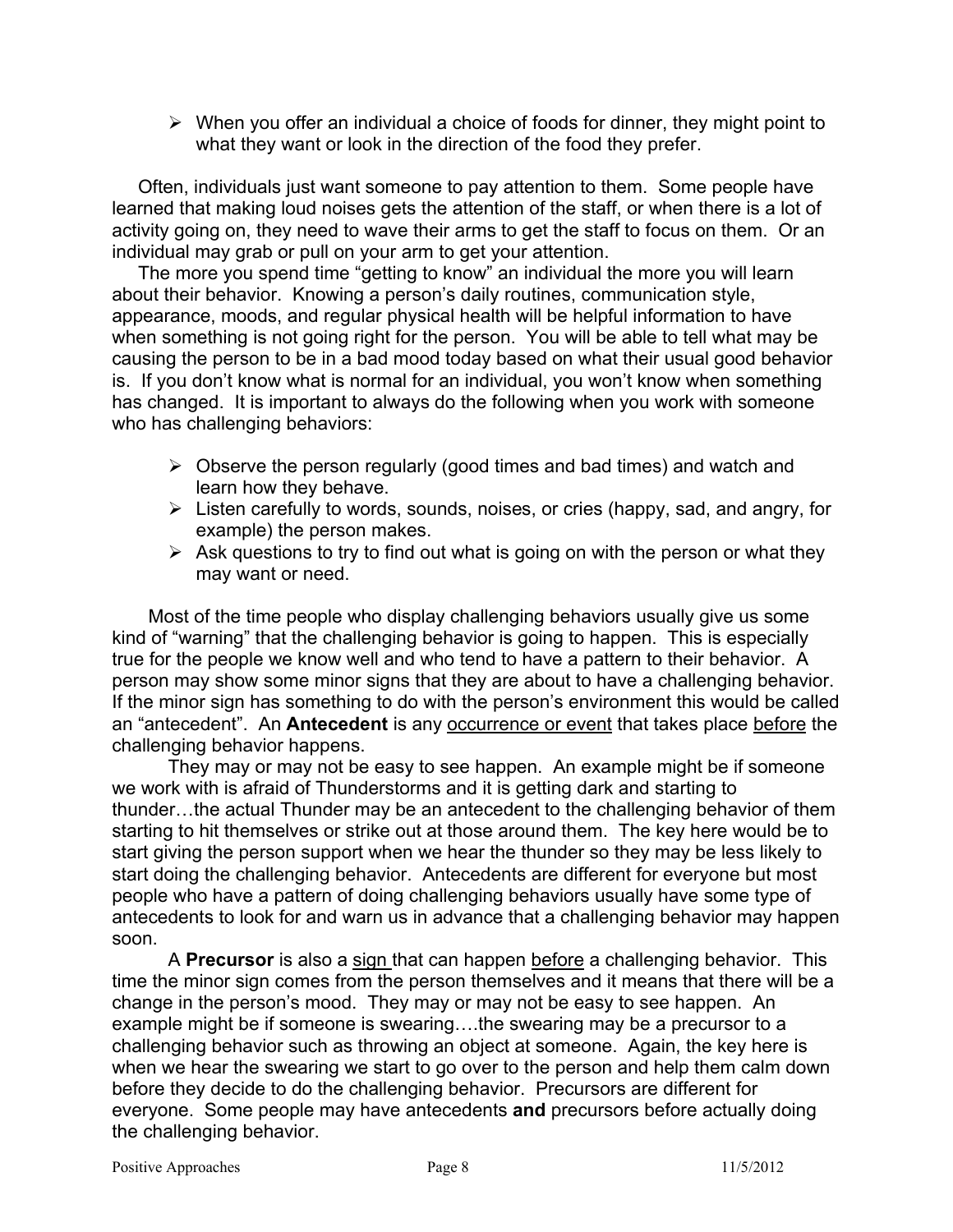How we respond to the antecedents, precursors, or the actual challenging behaviors will have a direct impact on how the person will respond back to us. It is not always "what" we say to someone, but "how" we say it that determines what kind of message we are giving to the person and how they will respond back to us. The tone of voice we use when we say something to someone represents 38% of communication. The body language we use represents 55% of communication. The actual words we use only represent 7% of communication. So the tone of voice we use along with the way we express ourselves through body movements has a big impact on the message we are trying to deliver. If we want the person to get the "right" message we need to make sure our tone of voice and body language match what we are trying to say.

We all make mistakes in our communication at times. I'm sure we can all think of times when someone caught us at the wrong moment and we may have said something without using a nice tone of voice or good body language. As a DSP it is very important that you stay aware of your communication style at all times. Remember you are a "Role Model" and your behavior can be imitated.

 This is important to remember when relating with the people who live in the home and also when relating with your co-workers. Think about how someone may have said something to you that made you not want to do what they requested. If someone says "You need to clean this mess up right now!" and does not consider that you may be busy doing something else, or that it is someone else's job, or that you need help, you may respond by not being very nice and definitely not wanting to clean up the mess. This may affect your mood and how you feel about this person. If someone says "I can see a mess here that needs to be cleaned up. Can you do this now or are you busy doing something else? Would you like some help?" You might be much more willing to clean up the mess if you were asked in a nice way to do it. You might even stop what you are currently doing to clean up the mess because you like the way this person treats you and you like to do what they ask of you.

*How* you make a request of someone or respond to someone's request has a dramatic impact on whether or not the individual will comply. If you ask someone in a way that is respectful and courteous, they are more likely to do what you want them to do. *"Think before you speak"!* This is one of the simple things you can practice with your own behavior that will have a very positive impact on your relationships with the people who live in the home and your co-workers. Our goal is to have "Win-Win" responses. When you ask someone to complete a task or respond to an individual's request, it is helpful to consider:

- $\triangleright$  Is this an activity that the individual likes to do?
- $\triangleright$  Is this an activity that the individual knows how to do or needs help with?
- $\triangleright$  Is the individual already busy doing something else?
- ¾ Does the individual have a *choice* about when or how to do the activity?
- $\triangleright$  Are you asking in a way that "YOU" would like to be asked?

#### **Key Points About Promoting Positive Behavior:**

 $\triangleright$  What individuals are doing, where, and with who affects their behavior.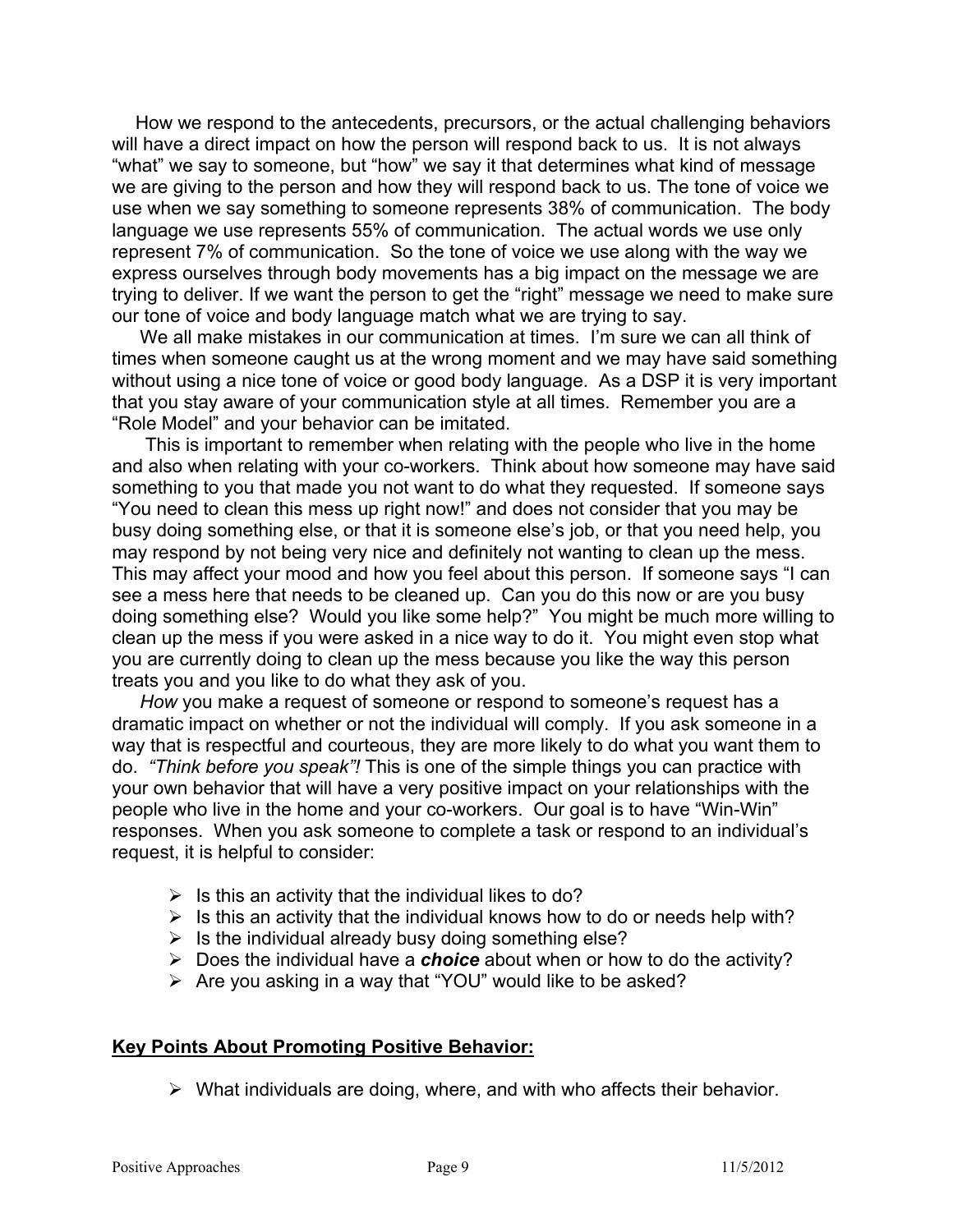- $\triangleright$  Behaviors are strategies individuals use to get their needs met. Part of your job is to figure out which social/communicative behaviors currently work best for an individual.
- ¾ Environment can influence someone's behavior. Make sure environments in which individuals live affect them in a positive way.
- ¾ All behavior is communication. By "listening" and "observing" the person's behavior, you can discover the reason for the behavior.
- $\triangleright$  How you make a request or respond to an individual can decrease the chances of a challenging behavior occurring.

#### **Proactive Options:**

After reviewing this material you will be able to select pro-active options in dealing with challenging behaviors, including:

- $\triangleright$  Recognizing times when teaching is not likely to occur, and having an alternate plan of action.
- $\triangleright$  Be able to identify Antecedents and Precursors to challenging behavior.
- $\triangleright$  Understand how to respond effectively in handling challenging behavior.

Often times when we are working on a task with someone we may keep pushing for the task to get finished without taking notice of an individual's minor behavior changes or change in mood. Our focus may be more on the task than the person. We may feel pressure to want to get the task done. If a challenging behavior is starting to happen it is a clear signal that we have to change something in our teaching plan. Failure to change our plan may result in a different lesson learned than we intended.

Focusing on the task as the most important outcome may start to have an effect on your relationship with the individual. The person (the learner), may become more frustrated with the task and you (the teacher), since completion of the task is so important to you. Failure to recognize the needs of or mood changes in the learner can cause the challenging behavior to increase to a point where closure in a friendly, trusting atmosphere is impossible. Our failure to adapt or be willing to make changes for the individual may be perceived as wanting too much "control" over the individual trying to learn.

Using proactive options is not about establishing control over someone. The person trying to learn should be included in the planning process from beginning to end. Without some guidelines to assist us in making "on-the-spot" changes, we might end up responding to a challenging behavior with our emotions. When we respond based on our emotions we may respond with poor body language and inappropriate voice tone. We may become more "bossy" and try to take too much control over the person. To avoid this type of reaction we must have a plan of action ready to implement.

If we know the individual well then we should be aware of the type of challenges we typically face with this person. We can plan our actions ahead of time before the teaching session begins. We learn from past experiences and use our experiences to improve and plan better future teaching sessions. Knowing when to use "proactive options" during our teaching sessions will help us identify potential responses to challenging behavior. We will begin to review the 13 proactive options to assist the teacher when challenging behaviors start to occur. The first 7 options will enhance the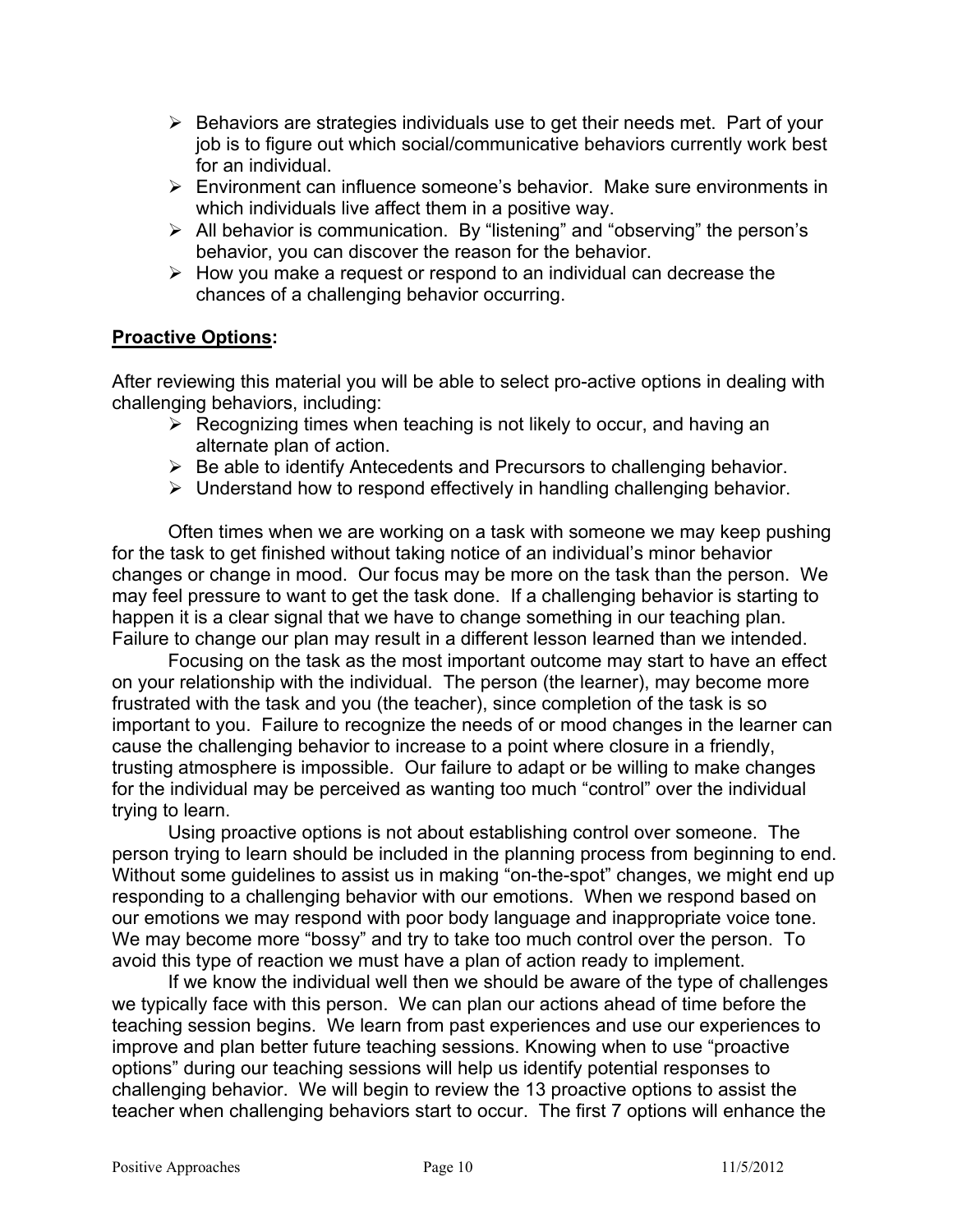quality of interaction between the teacher and learner. The other remaining options will help the teacher to reduce the level of demand on the learner.

## **Proactive Options that relate to the quality of interaction:**

- $\triangleright$  Change your energy level: You may need to increase or decrease your level of enthusiasm when giving rewards or prompting an individual. Some individual's may like their teacher to be "excited" and "perky". Others may prefer that you lower your energy level…remain calmer in your approach. This will depend on your relationship with the person and what type of task you are doing with them. "How" you interact with individuals should be based on what works best for the individual.
- ¾ Modify your tone**:** This option is similar to the first. You may have to raise or lower your tone of voice to a level the learner recognizes as friendly, encouraging and supportive. Too high of a tone of voice may be too harsh to the learner or seem demanding. Too low of a tone of voice may give the message that you don't care that much if the person does the task or not.
- ¾ Validate the learner's feelings:In order to use this option correctly you need to be able to identify the learner's feelings that are causing the challenging behavior. The better you know the individual on a personal level, the greater chance that you will be able to recognize those feelings when they occur. Validating the learner's feelings always has a "But" attached to it. That means you will recognize the feelings and their importance to the learner, "but" we carry on. You need to acknowledge their feelings and include them in the shared interaction you are having with the learner while doing the task. For example, "I know you miss being with your friends at work today. I miss some of my friends too. BUT, you and I can have a good time doing this together today!"
- $\triangleright$  Improve and vary rewards: Remember... how you are interacting with the individual can be a rewarding experience. You need to always be thinking about how you can give positive comments and gestures to the individual, before, during, and after completing a task. The learner may be getting tired of just hearing "Good Job"! You will need to be creative in the ways you reward the individual's correct responses.
- ¾ Change your expectations: Sometimes you may be expecting more interaction and participation than the learner is prepared to give today. Be prepared to "back off" and lower your expectations of the learner. Maybe today you will have to "help" the learner more than usual. If the opposite is true, where you may expect less and the learner is willing to give more, then you will adjust your teaching methods to meet the learner's needs and let them be more independent.
- $\triangleright$  Abandon the task to focus on the person: The individual should always be the focus! There may come a point during the teaching session where it is better for the teacher to forget about the task and just "hang out" with the learner. That becomes the "new" focus or task to keep the person's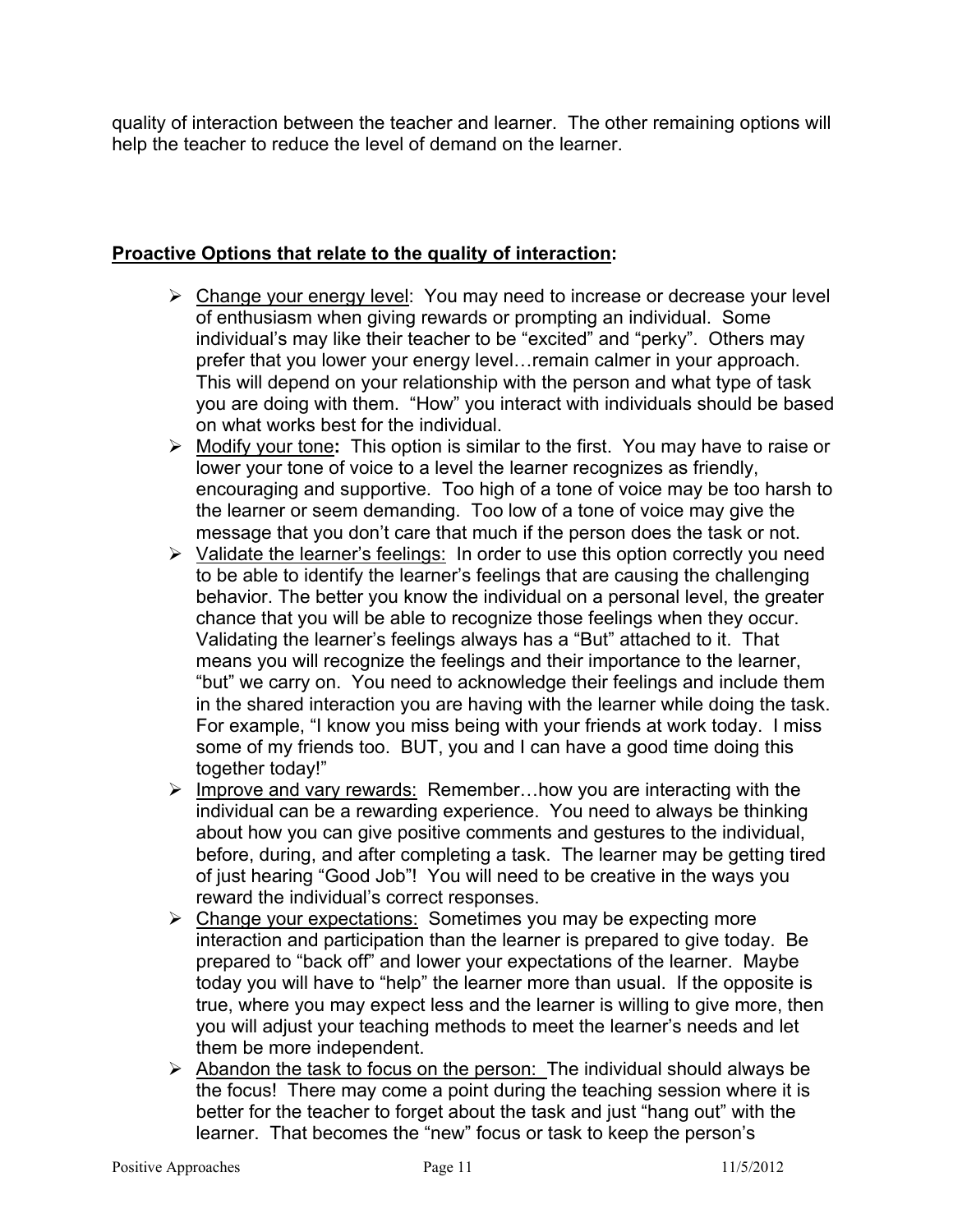challenging behavior from escalating. If continued encouragement to do the task just makes the person more frustrated and agitated then this may be a good option to choose. You can try to teach the task again another time or another day.

#### **Proactive Options that reduce the demand on the learner.**

(These options may enhance the quality of the interaction between the teacher and the learner with less time and effort being spent on the task to be done.):

- $\triangleright$  Change the pace of the activity: If you are moving too quickly through the steps of the task or with your prompting, you may cause the individual to become agitated. The more we take our time to do the activity, the longer we get to spend "interacting" with the learner. Going too slow, on the other hand, may not provide the person with enough "activity". You need to find a good balance to keep the flow going during your teaching session.
- $\triangleright$  Involve choices: You need to get creative in the way you provide choices during your teaching session. Prepare your task ahead of time. Think of ways you can give the learner as many choices in the activity as possible. Where shall we sit? Would you like to put the plates on the table first or the silverware? Would you like to put the plates in the dishwasher first or the cups? Think of creative ways to involve the learner in making choices about the task. The more the learner feels that they have input the more they will want to participate and complete the task. The more choices a person has the happier they usually are. This is true for all of us!
- $\triangleright$  Modify the environment: Is there anything in the environment that is distracting to the learner or making it difficult for them to stay focused on you and the task? There are many factors that could cause problems such as lighting, temperature, noises, other people, certain objects, feeling too crowded, etc. Think about your area before you start the task and during your teaching time and make adjustments so the individual has a good learning environment.
- $\triangleright$  Improve the prompts: When challenging behavior begins think about adding more prompts to the session. "Help" the person complete portions of the task that are giving them problems. Some day's people need more help than other days so do not be afraid to give extra prompting and assistance when needed.
- $\triangleright$  Take a mini-break: This option is similar to the option of "abandoning the task" to focus on the person". The difference here is the Teacher has decided to just break from the task for a short time. The learner is not able to stay focused on the task no matter what other options have been tried. The key here is to take the break before the challenging behavior increases. Give the person a chance to break away and relax for a bit or do something else for awhile. With this option the teacher will direct the person back to the task after a short break.
- $\triangleright$  Bail out: If the learner's challenging behavior has not decreased after trying the other options, this one remains an option for the teacher. The teacher can end the task in a nice way before the individual becomes more upset.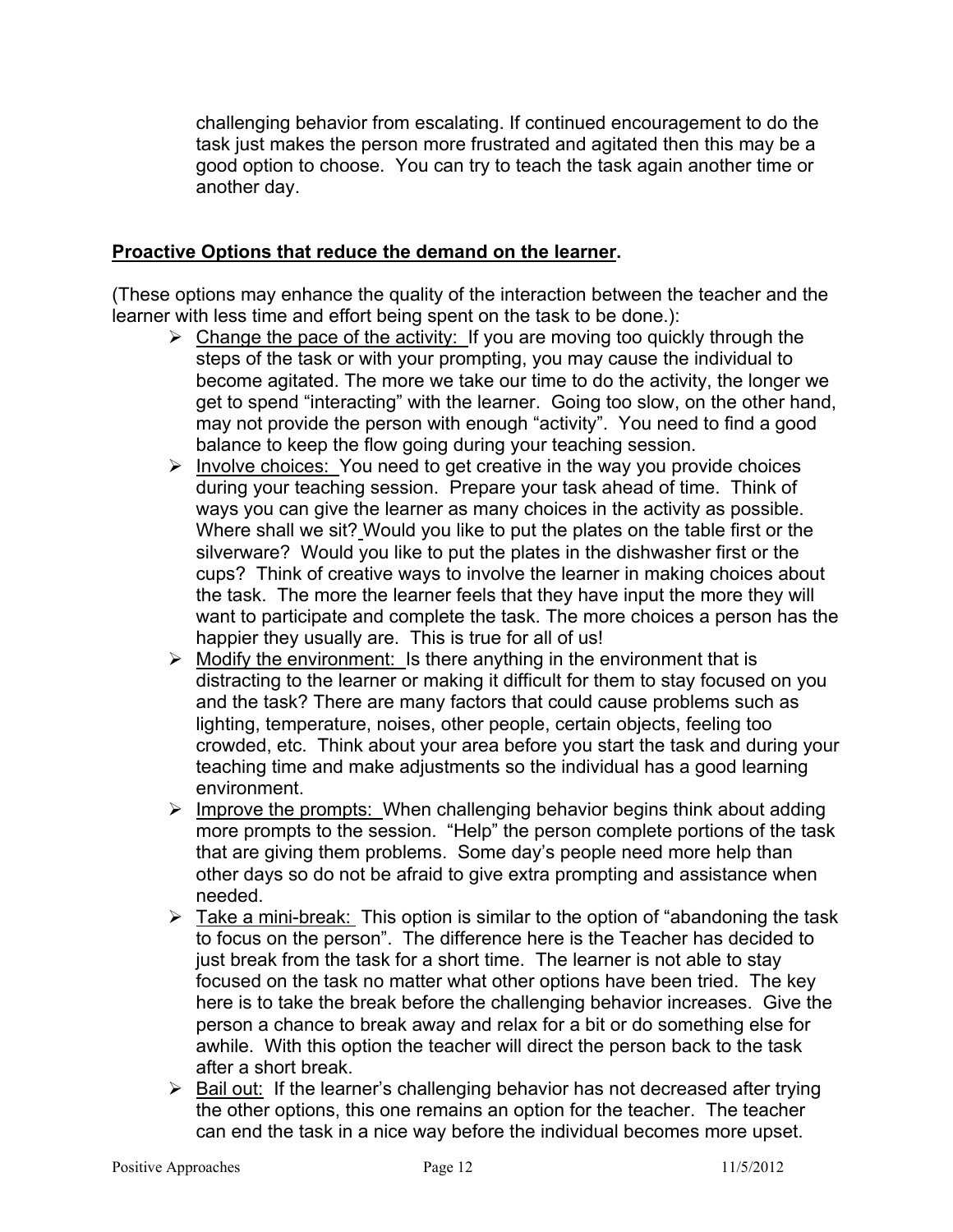Nothing is gained if you continue to try to teach an individual who is totally uncooperative. The teacher and learner will both become more frustrated. This does not mean that the teacher ends their interaction with the person completely, but you will "back off" and give the learner some space. Today is not the day to try to teach the person this task. When this option is used the teacher should look at what happened in this teaching session and try to learn from it. That way the teacher will know how to better present the task to the person next time. Remember the goal is your relationship with the person; the stronger and more trusting that becomes the better chance the person will want to try to do the task with you again.

 $\triangleright$  Hang in there: The last option is the opposite of "bailing out" and "abandoning the task to focus on the person." The option of simply "hanging in there" means to help the person through this difficult time they are having. The better you know the person the better you will be able to make the decision on how long to hang in there with the individual. If the person starts to focus again and shows some signs of participation the teacher can start to give more rewards and encouragement to keep the person on the right track.

If problems continue during teaching times, remember the following "problem-solving" skills that may be helpful:

- $\triangleright$  Increase Rewards (number, type, intensity).
- $\triangleright$  Change Prompts (use prompts that encourage participation).
- $\triangleright$  Look at the "Task" or "Environment" (simplify the task, change the task, remove distractions, and review times the task is being done).
- $\triangleright$  Wait out the difficulty (be patient, communicate effectively, provide support).
- $\triangleright$  Stay focused on the "Person" and the positive things they are doing. Try to ignore the challenging behavior (unless there is a "safety" concern).
- $\triangleright$  Don't blame the person trying to learn the task or yourself for what has gone wrong. (We learn from experience, including mistakes! Take time to evaluate the situation before your next teaching session.)
- $\triangleright$  Don't give up!!!!!!! (Try and try again! Keep a positive attitude.)

# **Confrontation Avoidance Techniques (C.A.T.)**

Confrontation Avoidance Techniques are some common sense techniques used to calm down an agitated person. Avoiding confrontation is your responsibility as a Direct Support Professional. If the people you are providing services to could avoid such confrontations, they would not be living in a specialized residential setting. As the "trained" DSP, you are responsible for knowing how to calm a person down when they become upset or agitated about something. The better relationship you have with the person the better chance these techniques will work for you. Think of a time in the past where you were upset or agitated. If you needed someone to calm you down which would you choose? A complete stranger or someone you know well and feel comfortable with?

Let's begin to review the C.A.T. techniques.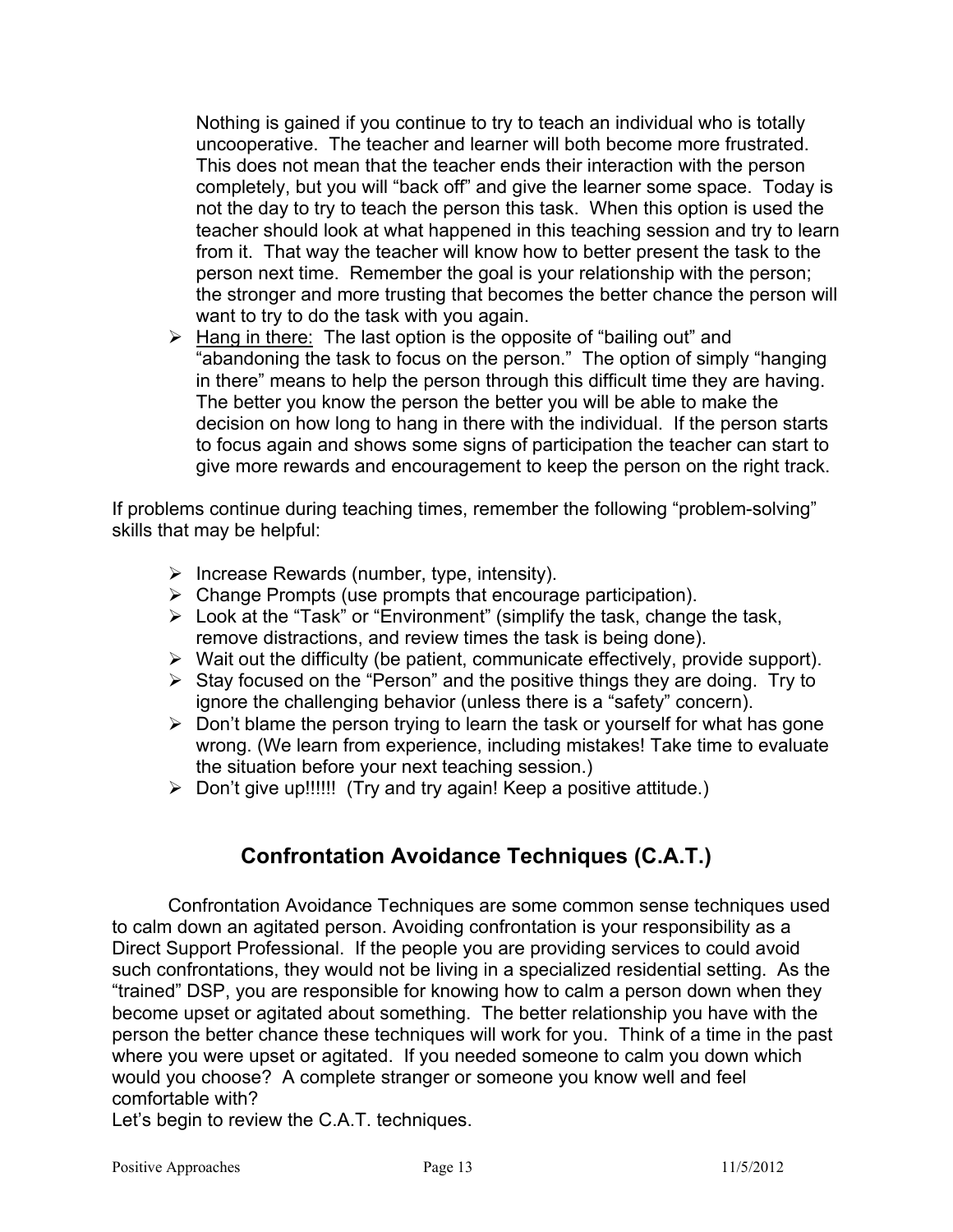## **ALWAYS:**

- $\triangleright$  Reward "good" behavior a much as possible. When you see it... reward it!!!
- $\triangleright$  Show care and concern daily; not just when a person becomes upset.
- $\triangleright$  Actively listen. Stop what you are doing and pay close attention to the person.
- $\triangleright$  Be fair, sometimes firm, and be consistent. It is important for all DSP's to work together as a team to provide consistent treatment. This is the "key" to successfully teaching people appropriate social skills.
- $\triangleright$  Get to know each person you provide services to. Learn their earliest signs of agitation so you can intervene at the beginning of the problem.
- $\triangleright$  Look out for and avoid events or situations that may upset the person. Remember it is your responsibility to avoid confrontations. People who display challenging behavior on a regular basis may be living in this home to learn some appropriate ways to deal with their emotions. This will be an important part of your job.
- $\triangleright$  Stay in control of yourself. Be aware of your voice tone and body language. If you show signs of anxiety, this may increase the person's agitation.

#### **WHAT TO DO WHEN AGITATION IS JUST BEGINNING: (These techniques do not have to be done in the order they are listed….you will use whatever works "best" for that individual based on their challenging behavior and communication style)**

- $\triangleright$  Approach immediately and talk to the person. Find out what is going on. Let them know you are there for them to listen, help, and support them with their problem.
- $\triangleright$  Remain calm and friendly. Keep that "positive attitude". Stay in control of your actions.
- $\triangleright$  Invite the person to sit with you, or stand with the person if they refuse to sit. Stay at eye level. If the person decides to sit down this tells you they are beginning to calm down.
- $\triangleright$  Speak in a low, calm voice, slowly and clearly. Be aware of your voice tone. When people become upset they do not think, listen, or focus clearly. You remaining calm and speaking clearly will help the person respond and begin to calm down.
- $\triangleright$  Ask what the problem is. If the person has good communication skills let them tell you what is upsetting them. Be supportive and try to help them with the problem if you can.
- $\triangleright$  Do NOT: demand, command, argue, disagree, or make any threats.
- ¾ Remember these are "beginning" signs of agitation. Getting "emotional" or "bossy" could make the situation worse.
- $\triangleright$  Don't bribe or promise what you can't deliver. If you think you need to promise someone something to get them to calm down you will need to follow through with that promise.
- $\triangleright$  Be patient. Time is on your side. Be available to take the time required to help the person calm down. It will take MORE of your time if you don't!!!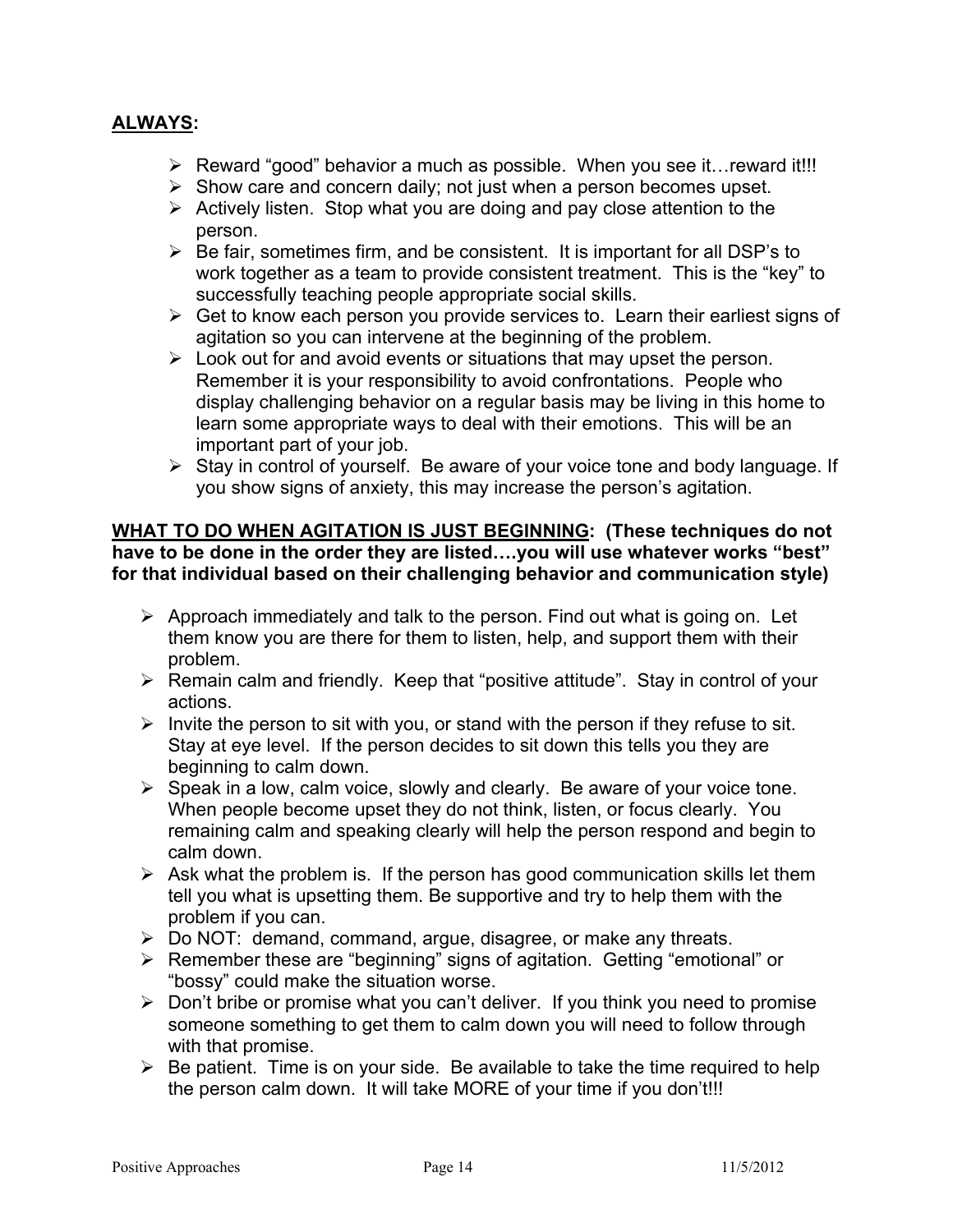**WHAT TO DO WHEN AGITATION IS INCREASING: (Just like the previous set of techniques, these do not have to be done in any certain order. Do what works best based on your relationship with the person you are trying to calm down.)** 

- $\triangleright$  Speak in a calm, relaxed voice at low volume. Be a "role model" for remaining calm under pressure.
- $\triangleright$  Show no emotion. Be polite and respectful. Don't be overly "friendly" or show signs of becoming upset with the person. Try to stay "neutral".
- $\triangleright$  Continue to talk to the person, listen to them, and wait (be patient) for them to respond and start calming down.
- $\triangleright$  Acknowledge how the person feels. Try to understand where they are coming from. Put the person first.
- $\triangleright$  Never turn your back or walk away. If you must leave the area be very watchful and careful. Walk backwards away from the person if you need to. Try to not leave the person when they are agitated. Call for help from another DSP.
- $\triangleright$  Do not disagree, argue, command, demand, or make threats. Again...this will only make the situation worse, especially if agitation is increasing. Stay in control of your own emotions and behavior.
- $\triangleright$  Continue to "be patient" and do not give up working with these techniques, unless you are scared, and know the person will continue to escalate to the point of attacking someone, time is on your side.
- $\triangleright$  Keep your body posture relaxed. Try not to show it if you are feeling tension. Remember your body language represents 55% of your communication.
- $\triangleright$  Stand slightly to the side of the person, at an angle, face to face, maintaining eye contact. This is especially important if you feel or know the person has the potential to attack you physically. You are in a better position to move away from the person quickly by standing to the side of the person.
- $\triangleright$  Stand at an arm's length, plus a few inches away from the person. This goes along with the previous technique. As you stand to the side try to put yourself at a safe distance from the person. If they try to reach out, hit, or grab you will have time to move away.
- $\triangleright$  Never corner the person and do not allow yourself to be cornered. Most people need space to move around if they are extremely upset or agitated (This is true for all of us). When someone is this agitated you need to make sure you always have an avenue of escape and don't get yourself blocked into a corner or up against a surface. Making the person do or say something they don't want to do may still make them feel cornered (psychologically). Cornering any person who is agitated, angry, or scared is highly dangerous.

# **C.A.T. WORKED! AGITATION IS STARTING TO DECREASE:**

- $\triangleright$  Continue to observe the person or remain with the person until they are completely calmed down.
- $\triangleright$  Involve the person in an activity (their choice!) before you have to leave the scene. Giving the person something to do that they enjoy will help take their mind off what was upsetting them. It may be okay to allow the person to sit quietly if that helps them calm down and you are sure the agitation is ending. You could also offer the person to do something "with" you if that is an option.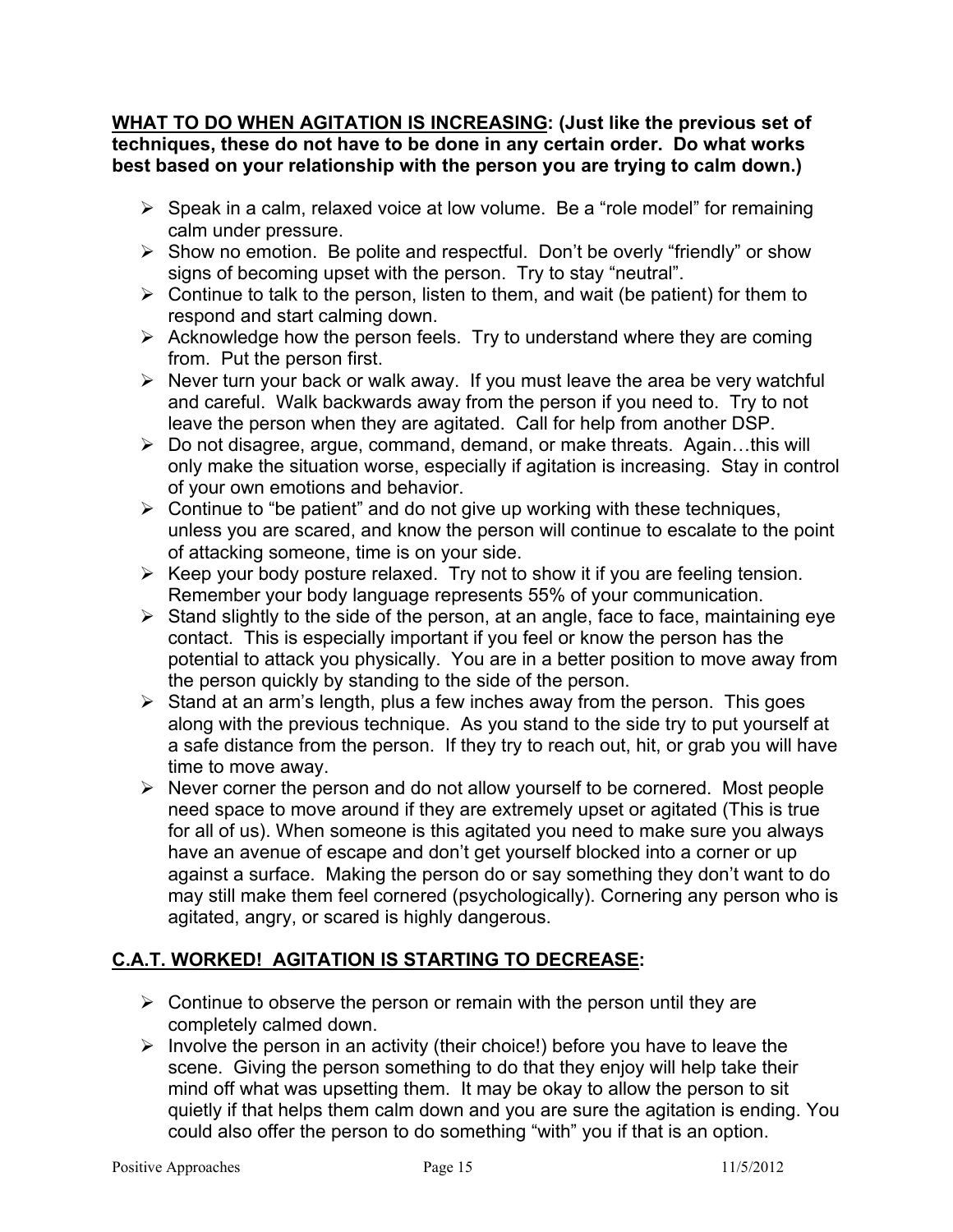- $\triangleright$  Do not blame, punish, or scold the person for the challenging behavior they just did. You did a great job using the C.A.T.'s to calm the person down. That was the goal. It is okay and normal for ALL of us to become agitated at certain times. Forgive the person and try to encourage appropriate behavior so you can reward them again. Stay positive in your actions!
- $\triangleright$  It may be appropriate to talk to the person about their challenging behavior. This will depend on your relationship with the person and how well they understand what you are telling them. If they do understand what occurred, it may be a learning opportunity for the person. You can explain to them how their agitation affected you and others. Make sure you are calm and feeling supportive before talking to the person.
- ¾ Document what happened. Remember if it isn't written down….it didn't happen!! DSP's need to document in "detail" specifically what they did to help the person calm down. The more you share this information with others the more your coworkers will be able to be consistent in their interactions with the individual. This is especially important for people who cause challenging behavior. Don't forget to include the "good news" too! There should be guidelines in place where you work for documenting these types of incidents.

Confrontation Avoidance Techniques are considered standard procedure unless the person's individual plan of service has a behavior treatment plan in it. If a person has an ongoing treatment plan to assist with their challenging behavior you need to do **exactly** what the plan tells you to do. DSP's should receive specific training for that person's plan. If at any point during a confrontation you do not feel you can handle the situation you need to call for help from another co-worker. Sometimes you may need to admit that you may not be the best DSP to help this person. The DSP that has the "best" relationship with the person usually has the most success with helping the person calm down.

# **POSITIVE BEHAVIOR SUPPORT PLANS**

People who have regularly occurring behavior challenges may require positive behavior support plans.

The supports coordinator/or case manager will coordinate the development of a positive support plan with input from the DSP staff and the person-centered planning team.

# **KEY STEPS IN DEVELOPMENT OF THE PLAN:**

1. **Develop a Support Team:** The support team should include key people in the person's life. Some of these people may include: Direct Support Professionals, Family Members, Guardians, Mental Health Professionals, School and/or Work personnel, Friends, and anyone else that knows the person well. The team will meet to share information about everything they know about the person. The meetings should be positive and everyone needs to agree to the plan. The team should discuss the person's strengths and abilities, and be able to help put together a plan that will promote a positive future for the person based on those strengths and abilities. The team needs to be willing to meet and review the plan as needed to fine tune the plan or make specific changes. As a direct support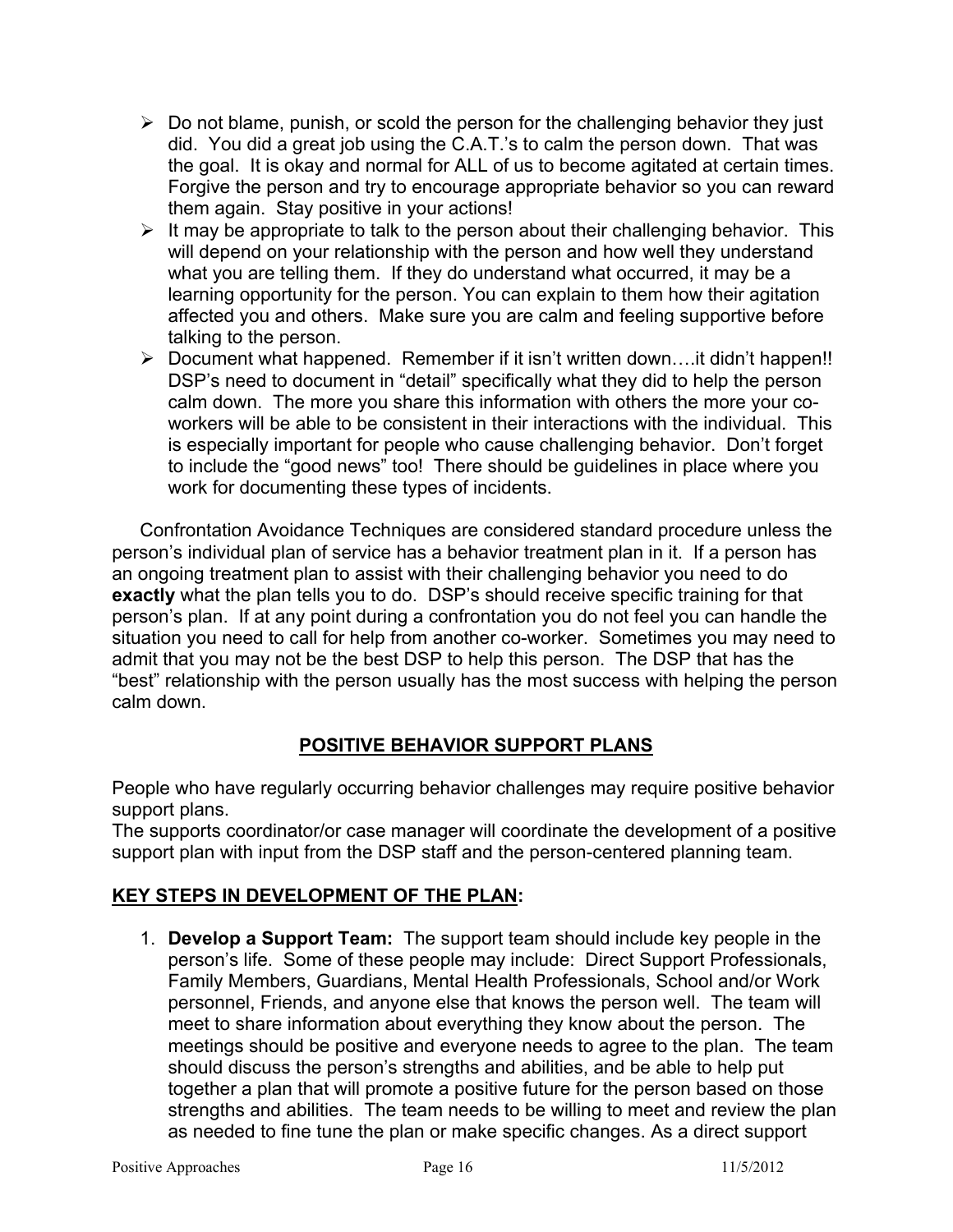professional you play an important role as a team member. You are a key person in providing information to the team. Never be afraid to "speak up" and let other team members know how you feel about what is going on in the person's life.

- 2. **The Severe Behavior (s) needs to be clearly defined:** A severe behavior is a behavior that causes harm to the individual themselves, others in their environment, or causes severe property damage. Specific information on where, how often, and when the behavior occurs needs to be established so it can be monitored regularly.
- **3. Everyone involved in the planning process needs to be able to provide extra support to the individual while gathering information about the behavior:**

More focus should be given during "good times". Find new ways of praising the person and giving positive feedback for "good behavior". Think of ways to provide more "choices" for the individual. People with challenging behavior have little control over whom they live with, what they will have for dinner, when they will get to go out with a friend etc. Most of the time restrictions are put in place for people that may prevent the person from having some choices in their life. Everyone involved in the plan needs to be creative in how to offer more choices in the individual's life and still keep everyone safe. Find out what the person likes and dislikes. Observe the person during good and bad times. During times when the person seems to be agitated try not to ask too much of the person. Try to get them involved in another activity they enjoy or change their environment to better meet their current needs. These simple changes in the person's life and how you relate to them will be helpful with developing a positive support plan.

#### 4. **Begin the process of a comprehensive assessment:**

As a DSP you will be asked to describe how the person spends their time. Other team members will be asked to do this too. Everyone should take note of the overall quality of life for the person. Do they have community involvement? To what extent? Do they have friends outside of their home life? Do they have hobbies or activities they enjoy?

Do they like to be around people? Do they like to have some "alone time"? Do they like a quiet environment or noisy one? Do they like their daily schedule? Do they have input on their daily/weekly schedule? Do they like to go to work/school? What are they good at doing? What things are most important for them to learn? Do they actively participate in their person centered plan? Are the goals in their individual plan encouraging them to learn new things they enjoy? Do they have choices in their life? Do they appear to like where they live? Are there certain DSP's they "connect" with? Do they have positive role models in their life? Do they like their housemates? Do they have health problems? Do they have an adequate diet? Are they taking medications? Are there side effects of the medications that could have an impact on how they behave? These are just some of the examples of questions that should be looked at to get a clear picture of the person's life. *It is important to remember*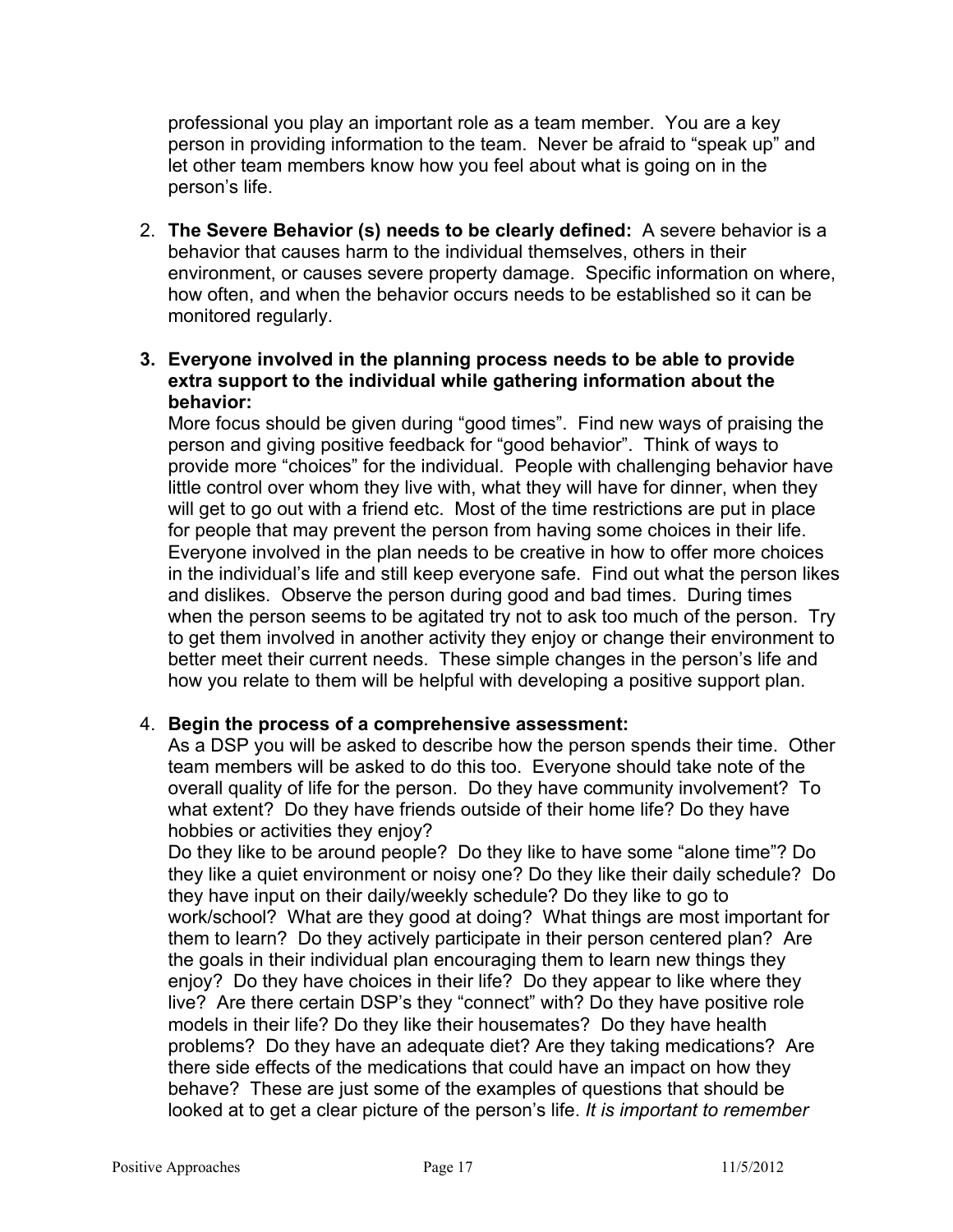*that quality of life issues are among the most important factors that influence behavior. If someone's life quality isn't what it could be, it can affect behavior.* 

5. **Conduct a Functional Assessment:** Once all the necessary information is gathered and discussed it is time to conduct a functional assessment of the challenging behavior the person is doing. All behavior that happens regularly serves some purpose for the person. Every person is a unique individual. The best way to help someone change their behavior is to first understand the reasons behind the behavior. Some good questions to consider might be: What does this behavior do for the person? Does the behavior help them get away from something they don't like or don't want to do? Does the behavior help them avoid a situation where they are likely to fail or feel threatened by demands being placed on them? What "need" is the behavior trying to communicate? Why does the person feel the need to resort to such extremes to get someone's attention or to protect themselves from something they see as threatening?

So how do we figure out the purpose or function of a behavior? We start with the "A", "B", "C's". A is for **Antecedent** (and/or precursor) which occurs before the behavior. B is for **Behavior** which refers to the specific challenging behavior that can be clearly seen when it occurs. C is for **Consequence** which refers to what happens after the challenging behavior or as a result of the behavior. As a DSP you will be asked to record the person's challenging behavior based on the A, B, C's you have observed happening. There will be a specific data sheet set up for the person for you to record on whenever you see the behavior happening. The support team you are working with will assist you in learning how to best record the data on the challenging behavior.

#### **6. Continue to gather information to evaluate what is going on:**

The information about the person's challenging behavior needs to be evaluated regularly. The steps that have been taken to help the person should have a positive impact on the behavior and the overall quality of the person's life. As information is reviewed it should focus on overall improvements in the person's life, and not whether the challenging behavior ever occurs.

**7. Design a Support Plan (based on the data collected) which should indicate what the team thinks the purpose or function of the behavior is:** The plan needs to address the changes needed to reduce the amount of times the challenging behavior happens. The plan should note the conditions present before or during the behavior, and what happens after the behavior occurs. What specific skills can be taught to the person to make the challenging behavior unnecessary? What changes need to be made in the environment or other areas of the person's life? When making a positive support plan it is important to involve teaching skills that allow the person to have success and encourage independence. This will help teach new, socially acceptable behaviors and skills to replace the challenging behaviors. The plan also needs to include what to do when the person has a bad day and the challenging behavior increases. Hopefully this will not happen but those situations need to be addressed to promote a safe environment for everyone. Once the support plan is developed the DSP's that work with the individual should be "trained" on the plan. The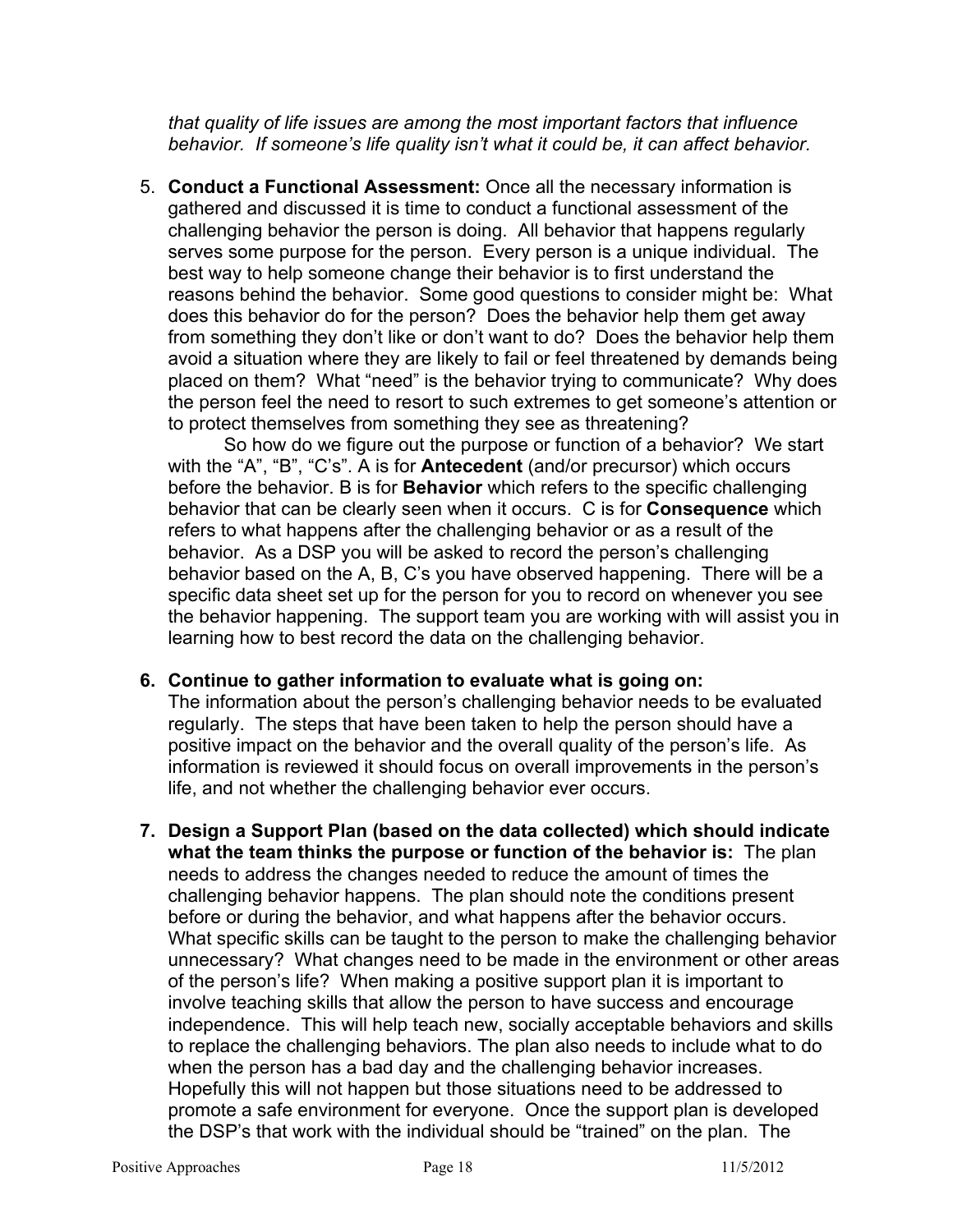DSP's will be responsible for implementation of the plan when the challenging behavior occurs. The positive support plan is considered "treatment" and is part of the individual's person centered plan of service. **All DSP's are required to follow the plan and be consistent with how they implement the plan.** 

**8. Regular Reviews of the Plan should occur:** A positive support plan is not written in stone. There should be regular opportunities to review what is working and to change the plan to make it more effective. The DSP needs to be sure to chart progress or lack of progress on the data sheets regularly. The review of the data along with daily progress notes should give the team the information they need to report progress or make the appropriate changes to the plan. As with other goals in the person's plan of service we should not keep doing things that are not working! As a DSP your ongoing input on the plan is important. Don't be afraid to voice your concerns if the plan is not helping the person to improve.

## **Basic guidelines for improving and modifying support plans to ensure success:**

- $\triangleright$  Teaching opportunities should happen regularly.
- $\triangleright$  Rewards/Reinforcement should be based on the individual's likes and choices. If the behavior is not improving, it could be that the reinforcement isn't meaningful to the person, or the goal is set too high for the person to earn reinforcement.
- $\triangleright$  If the plan is working....celebrate the success no matter how small the improvement may be.
- $\triangleright$  The team should meet regularly and have good communication. Everyone needs support during this process. The team needs to encourage everyone to have input on the plan and be able to discuss what is working and not working.
- $\triangleright$  Most of the time the whole plan will not need to be changed. It might only need to be modified in some areas or new strategies may need to be added. As a DSP, you should be attending the team meetings to share your experiences with implementing the plan.
- ¾ Provide more Training and/or Technical Assistance: As a DSP it is not enough to just "read" a support plan. You should have the opportunity to ask questions, watch someone demonstrate; receive frequent reminders and frequent feedback on how you are doing. A DSP needs to have "Role Models" to assist them in carrying out the plan effectively. This is especially true for a "new" Direct Support Professional.
- **9. The Successes from the Plan do not stop after the challenging behavior decreases:** Changing a person's challenging behavior is never a quick or simple process. Challenging Behavior will begin to increase again if long-term support is not provided. There should be "Guidelines" put in place to guide DSP's in providing the necessary supports to the individual. Just because the challenging behavior has ended or decreased does not mean your support ends. The person will need continued support to stay on the right track.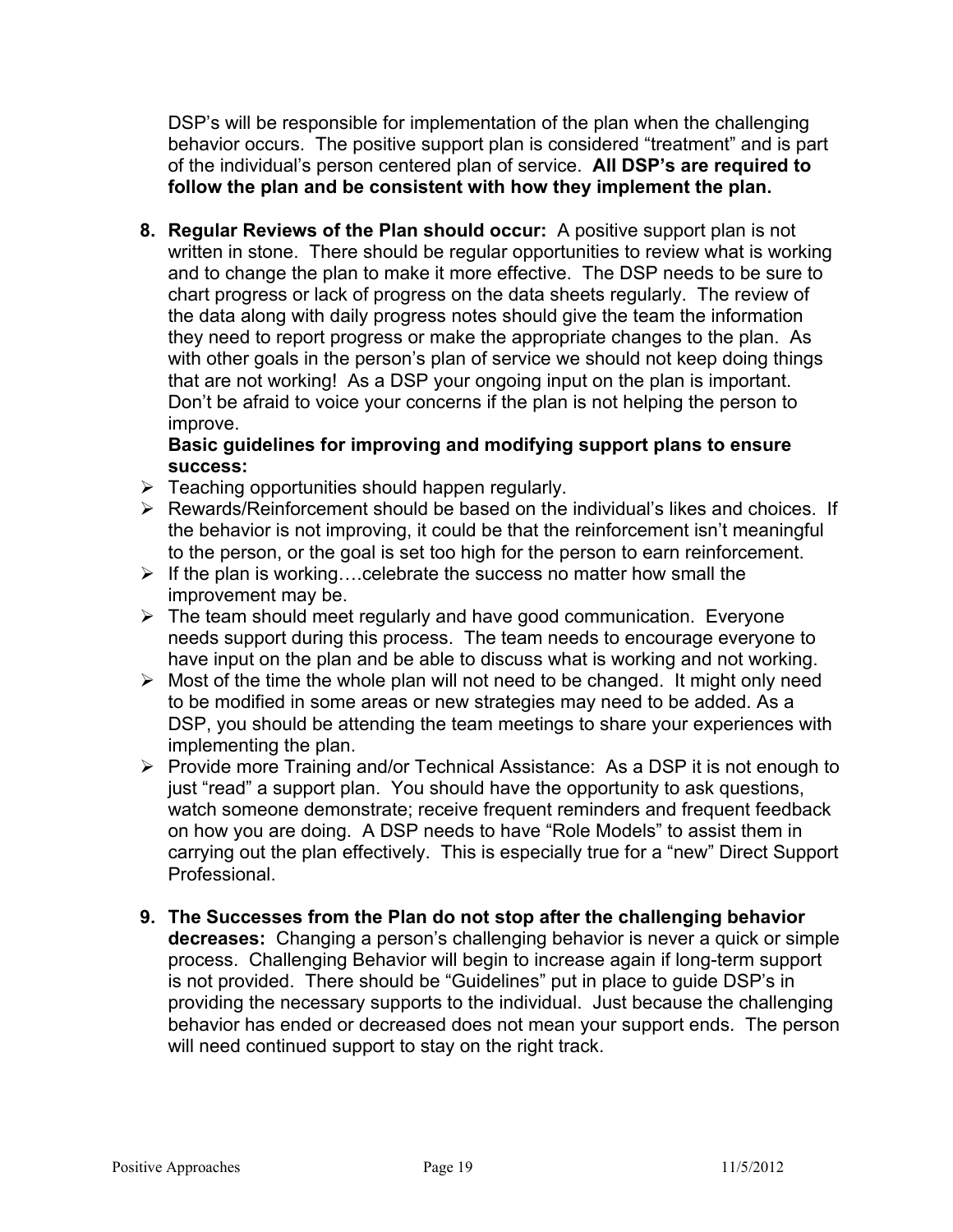## **Crisis Intervention**

You now have a much better idea of how to provide an environment that supports choice, control, quality of life, and healthy relationships for the individuals who live in a residential setting. You know that offering choices is one of the most important things a DSP can do to encourage independence.

Effective teaching strategies and developing trusting positive relationships with the individuals you work with will help you to respond to challenging behavior in a caring and supportive manner. Since you have taken the time to get to know the individual you are able to help the individual to learn new coping skills for dealing with fear, frustration, and anger.

You have learned that behavior is a form of communication. A DSP must "hear" the behavior and use that information to assist the individual to cope with an uncomfortable situation or environment. Even when DSP staff do everything that is outlined in this unit and know people well there is still a possibility that you MAY NOT be effective in deescalating a challenging behavior or avoiding a crisis situation. Remember the Individuals that you assist are not always capable of avoiding confrontations with others. The DSP must accept this responsibility- aggressions and conflicts are often related to what DSP staff do and don't do.

So, what is a crisis situation? A crisis or emergency situation is defined as seriously aggressive, self-injurious or other behaviors that place the individual or others at risk of harm. A more detailed definition is included later in this unit. This is not a typical behavior for the individual. This is the first time the individual has responded in this way or there has not been time to develop a positive behavior support/treatment plan.

Remember if the individuals' you support have a history of challenging behavior this is not a new behavior for them. There should be a positive behavior support/ treatment plan in place. If there is a plan in place you must follow the plan.

A positive behavior support (PBS) plan may sometimes include a "restrictive" component. Plans that include restrictions must be reviewed and approved by the Behavior treatment committee to assure that the individual's rights are not violated in any way by the techniques in the PBS plan.

If you are providing support for an individual with a PBS plan that includes restrictive techniques you must receive training on the plan and techniques before carrying out the plan. The training must be provided by a qualified instructor and documentation of the training must include the following information: date, length of training, type of training, specific techniques covered, and whether the DSP is able to perform the techniques. DSP staff should receive training on the plan any time the plan is revised or modified. Frequent review and practice of the techniques is recommended to assure that the DSP is able to perform the techniques in the PBS plan when/if it becomes necessary.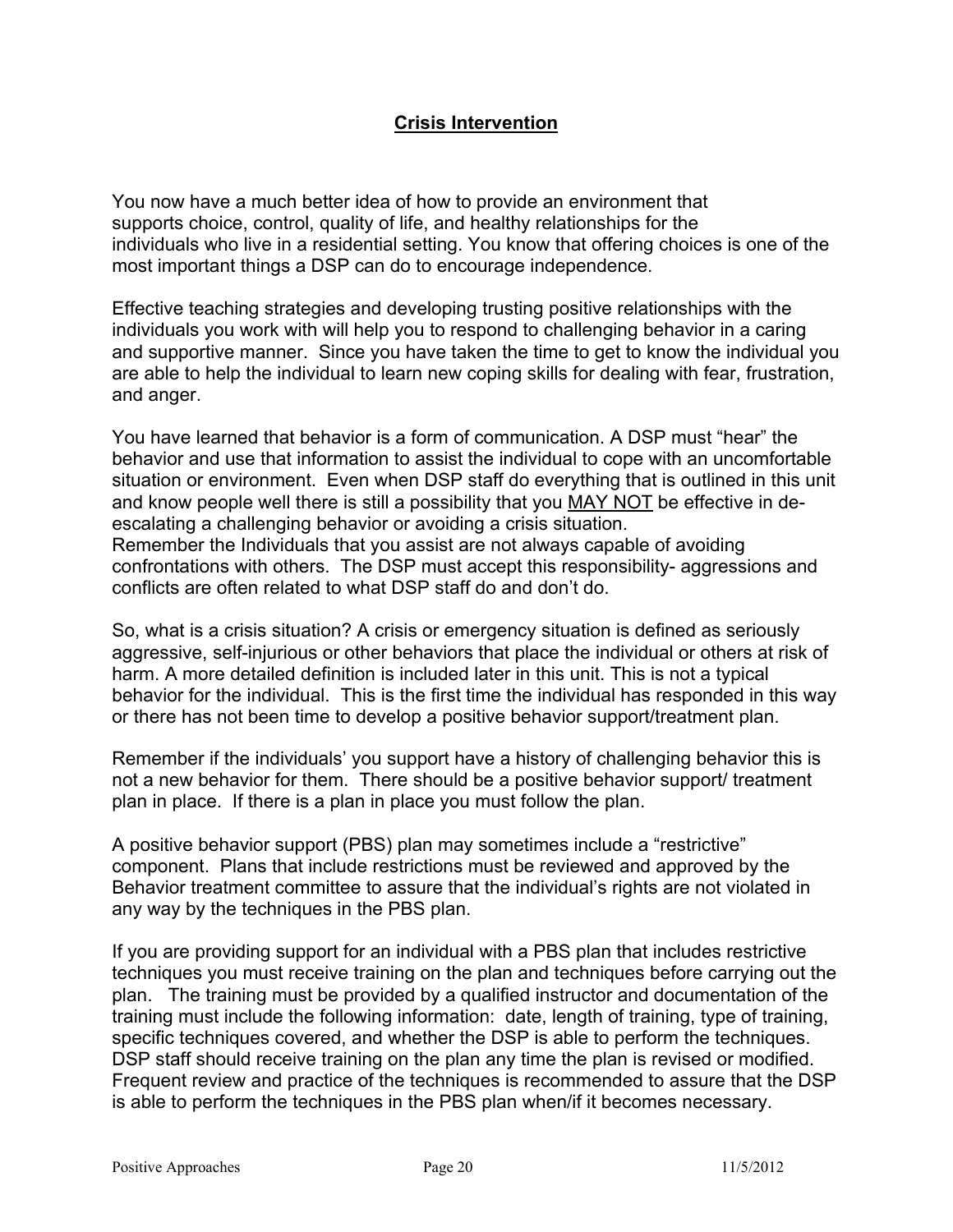

If the PBS plan is working and the individual is learning new coping skills the more restrictive parts of the plan will not be used often and eventually will not be needed in the plan. If the more restrictive techniques are used often this usually means that the positive support included in the plan should be reviewed and changed. DSP staff should make the effort to be involved and participate in this process to share their experiences and observations about an individual and to learn what works for others.

You know that sometimes the reason an individual may display a behavior is obvious and at other times it may be much harder to determine the reason for the behavior. It may appear as if there is no trigger or precursor. It is very important that DSP staff work together as a team and communicate what they have observed during their interactions in the residential setting and what has been successful. This information should be shared with the case manager and other team members.

Remember to involve the individual as much as possible in the plan development. A good PBS plan allows opportunities for the individual to learn to make "real" choices that are meaningful and this will help the person gain control and independence!

Be sure to review the **Positive Behavior Support (PBS)** handout which is used with permission from Developmental Enhancement, PLC.

# **What is a crisis or emergency situation?**

A crisis or emergency situation is defined as: A situation in which an individual has a serious mental illness or a developmental disability and one of the following apply:

- The individual can reasonably be expected within the near future to physically injure himself, herself, or another individual, either intentionally or unintentionally.
- The individual is unable to provide himself or herself food, clothing, or shelter, or attend to basic physical activities such as eating, using the toilet, bathing, grooming, dressing, or walking, and this inability may lead in the near future to harm to the individual or to another individual.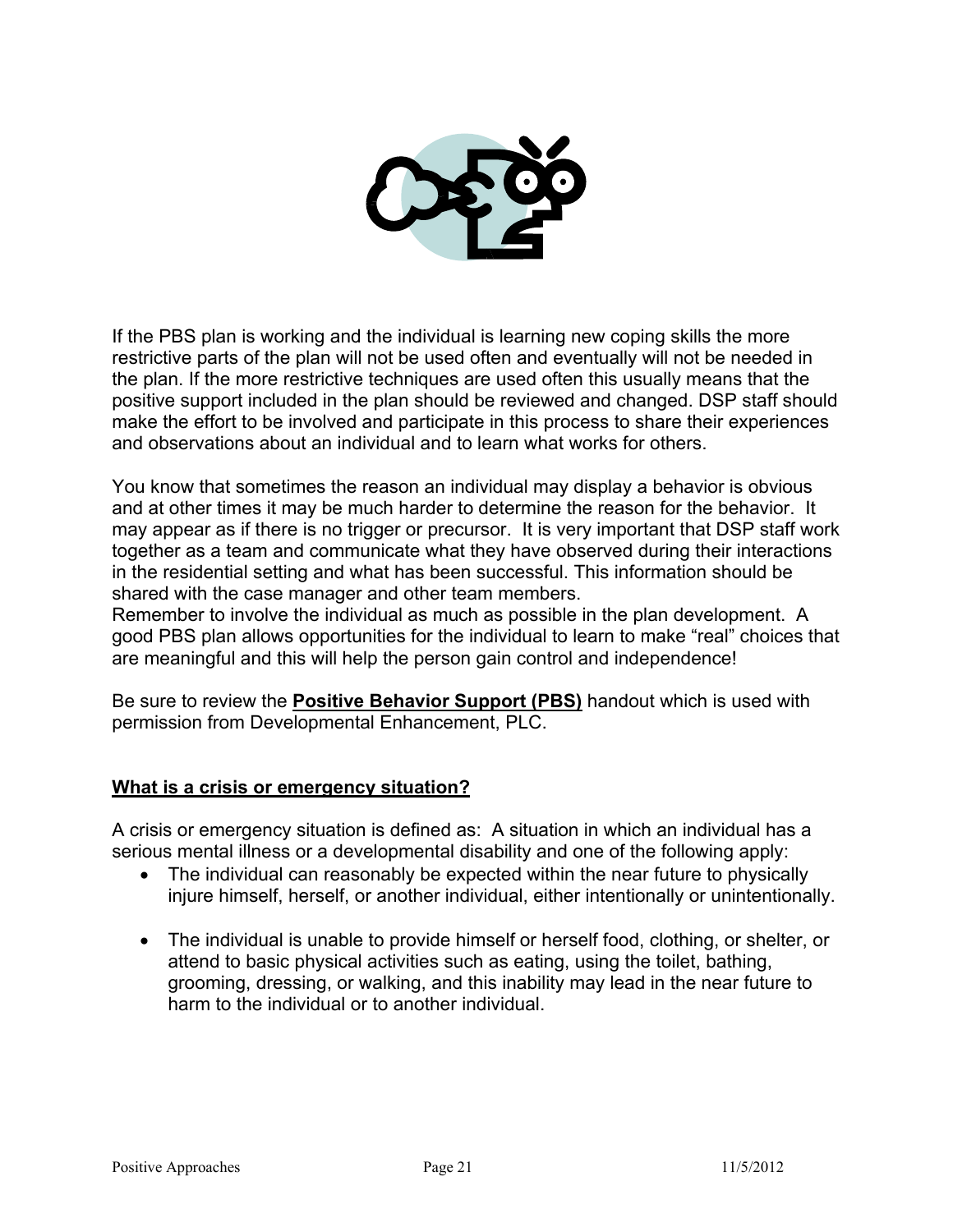# **Remember this is not a typical behavior for the individual!**



# **What to do in an emergency/crisis situation:**

 In a crisis/emergency the DSP has multiple responsibilities and must act quickly to deescalate the situation, assist the individual to calm down, and ensure the safety of the individual and others who may be present. The DSP who has the best relationship with the individual will have a better chance of finding out what is wrong and helping the person calm down. Emphasis should be placed on using verbal and non-verbal communication including body language as the DSP approaches the individual. Attempt to find out what is wrong, listen carefully and non-judgmentally. This is the perfect time to use the Confrontation Avoidance Techniques (C.A.T.) and the Proactive Options which were covered earlier in this unit.

 Your approach and ability to listen respectfully will send a message of support, care, and concern. Individuals may become upset, anxious, or agitated for a variety of reasons. It could be a symptom of a mental illness; it could be as a result of a traumatic event that the individual experienced or a reaction to a medication. Investigating the cause or trigger for the agitation will occur after the DSP has successfully helped the person to calm down.

 The following guidelines will help you understand the **"DO'S and DON'TS"** for working with an individual who has become upset and could become violent or aggressive.

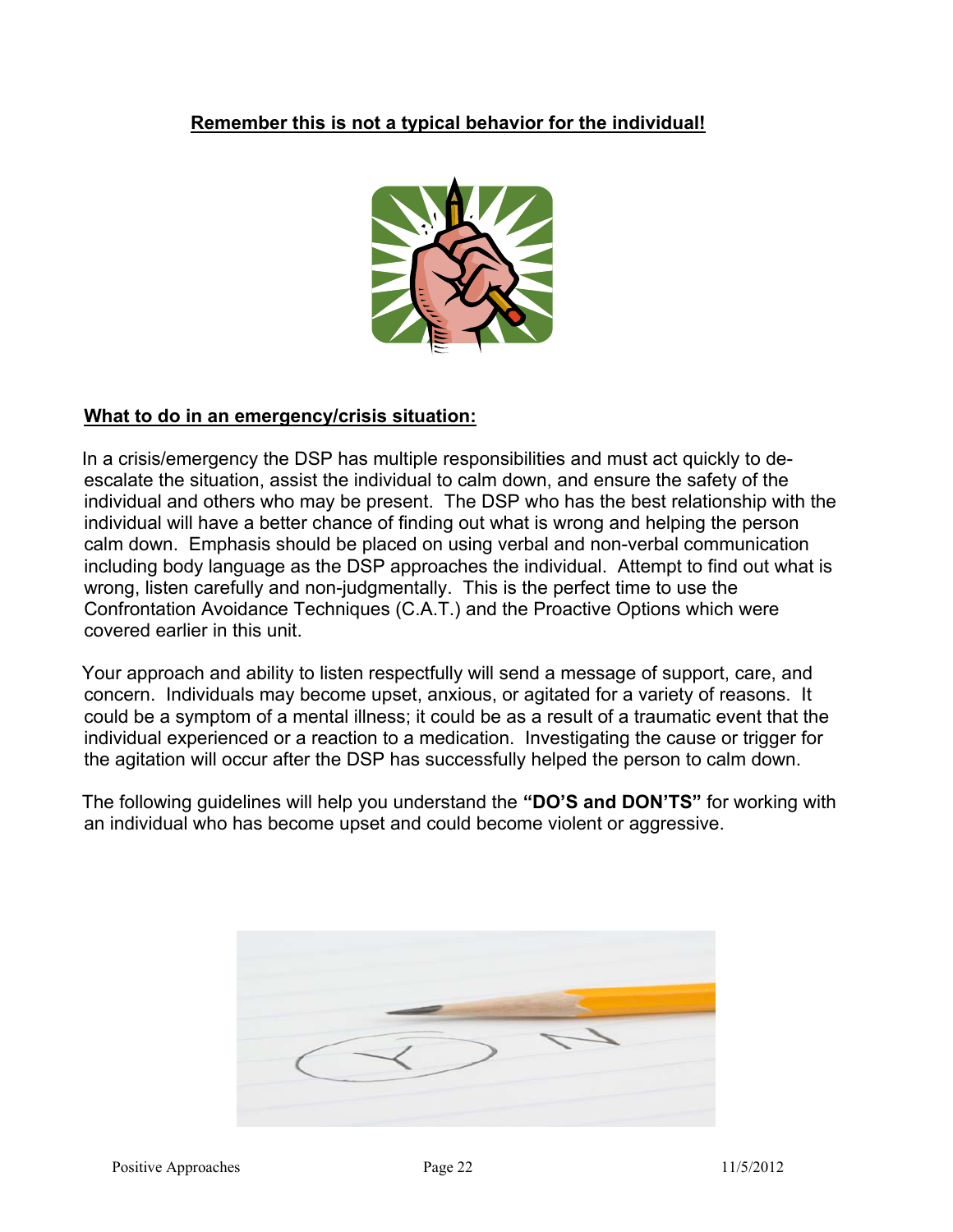# THE **DO'**S OF Defusing Agitated and Anxious People

| <b>Guideline DO:</b>                  | <b>Explanation</b>                                                                                                                                                                                                 |
|---------------------------------------|--------------------------------------------------------------------------------------------------------------------------------------------------------------------------------------------------------------------|
| 1. Be aware of                        | Pacing, change in muscle tone, gestures, voice tone, posture,                                                                                                                                                      |
| warning signs.                        | breathing and eye contact are warning signs.                                                                                                                                                                       |
| 2. Intervene early.                   | Early intervention usually stops escalation. But ask: "what<br>would happen if we did nothing?" If the situation would likely<br>calm down leave it alone.                                                         |
| 3. Find out about the<br>person.      | Use any and every source. Is the person calmer with a male or<br>female? Is he angry or fearful?                                                                                                                   |
| 4. Get the person to<br>talk.         | Use open-ended questions on neutral topics. As much as<br>possible, focus on reality and his or her positive behaviors.                                                                                            |
| 5. Check external<br>causes.          | Is the problem really another person? Does the person have a<br>valid complaint or fear? Does he or she have a physical<br>problem?                                                                                |
| 6. Check internal<br>causes.          | Look for hallucinations, delusions, disconnected thought or<br>speech, misperceptions of others' actions or motives, unusual<br>or unwarranted fears.                                                              |
| 7. Use calming<br>techniques.         | Acknowledge feelings and their intensity. Help clarify the<br>source. Use a low voice. Reassure of safety.                                                                                                         |
| 8. Control your<br>anger and anxiety. | Admit concern about danger and determination to do whatever<br>is needed. Reassure that you want to help but that his or her<br>behavior makes it difficult. Prepare to be extra tolerant before<br>you intervene. |
| 9. Provide<br>alternatives.           | Change the environment, provide other outlets. Distract only if<br>danger is imminent.                                                                                                                             |
| 10. Have a plan.                      | Include everyone. Be creative & flexible. If it's not working<br>change it.                                                                                                                                        |
| 11. Know when &<br>how to retreat.    | Move gradually into open space. If violent you can leave: with<br>or without an explanation. DO IT! Being alone often settles<br>people down.                                                                      |
| 12. Take action.                      | Thank people who control themselves. Call for help if needed.<br>Let others decide with you if the person is or is not responsible<br>for their behavior.                                                          |
| 13. Follow up.                        | Defuse yourself. Do something physical to use up your<br>adrenaline. Debrief each other to prepare for the next time.                                                                                              |
| 14. Use other                         | Trained professionals can give input and advice or talk to the                                                                                                                                                     |
| professions.                          | person while you assess and maintain control of the situation.                                                                                                                                                     |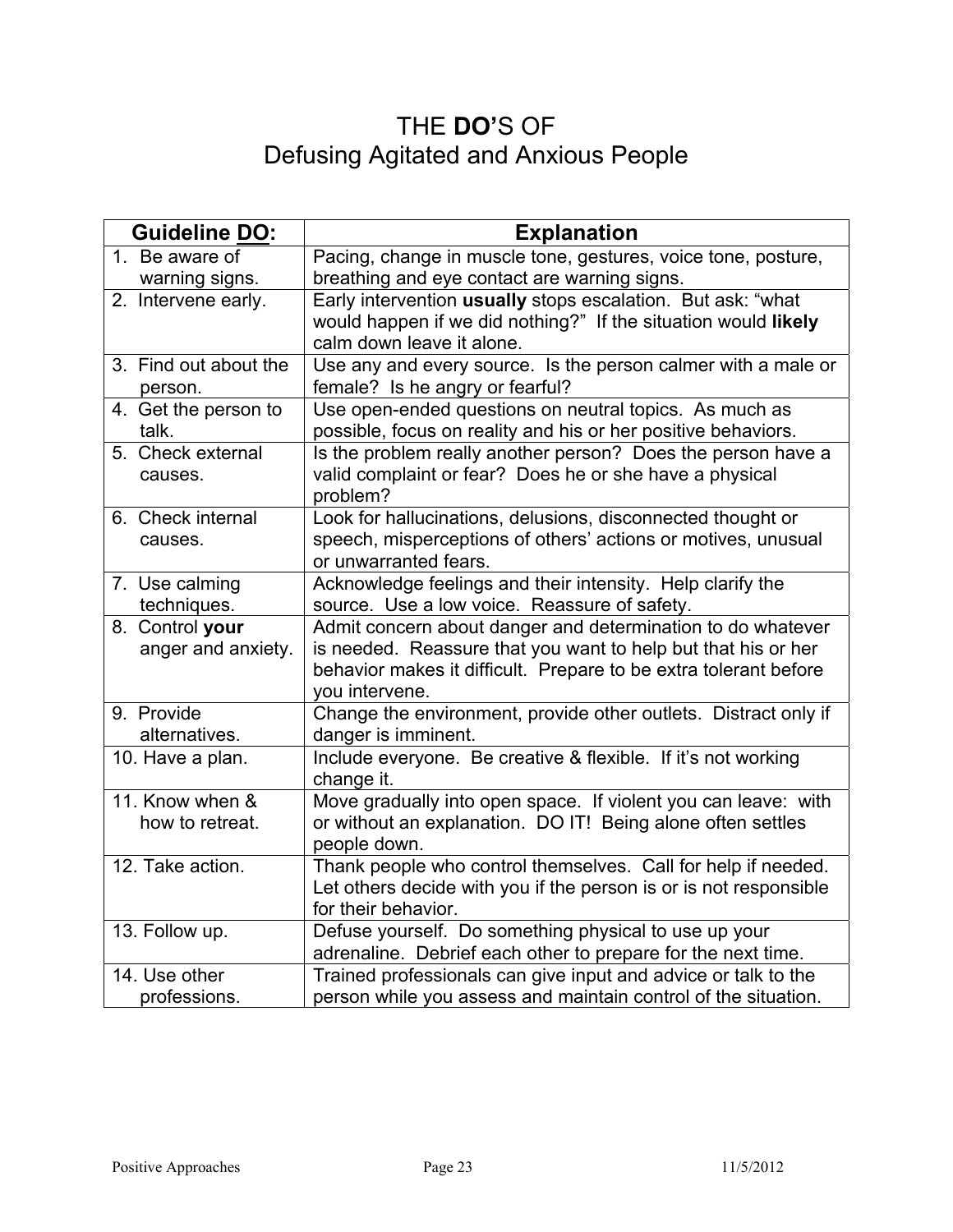# THE **DON'T**S OF Defusing Agitated and Anxious People

| <b>Guideline DON'T:</b>                                                                     | <b>Explanation</b>                                                                                                                                                                                                                                 |
|---------------------------------------------------------------------------------------------|----------------------------------------------------------------------------------------------------------------------------------------------------------------------------------------------------------------------------------------------------|
| 1. Put your hands<br>unexpectedly on a                                                      | Person may not want to be held or touched. Physical<br>comfort is great for some and awful for others.                                                                                                                                             |
| disturbed/upset person.                                                                     |                                                                                                                                                                                                                                                    |
| 2. Challenge, dare, argue,                                                                  | These make people feel powerless. Powerless people                                                                                                                                                                                                 |
| threaten people or change<br>the subject.                                                   | have only violence to regain power and self esteem.                                                                                                                                                                                                |
| 3. Sound like an                                                                            | Patronizing remarks in a power conflict discredit the                                                                                                                                                                                              |
| overindulgent angry or<br>supportive parent.                                                | person and escalate anger.                                                                                                                                                                                                                         |
| $\overline{4}$ . Use derogatory terms<br>or talk about someone as<br>if he/she isn't there. | Address people as they prefer. To do otherwise is a put<br>down. The ultimate put down is to ignore one's existence.                                                                                                                               |
| 5. Make promises you<br>can't keep or attempt to<br>bribe.                                  | People read lies & bluffs. They may know the limit of your<br>authority. You may work with them again.                                                                                                                                             |
| 6. Leave without mutual<br>agreement until the issue<br>has been resolved unless            | If the person is potentially violent you'll set someone else<br>up and make it worse for yourself the next time. If the<br>person is calm and talking he/she may feel abandoned and                                                                |
| personal safety makes it<br>necessary.                                                      | escalate again.                                                                                                                                                                                                                                    |
| 7. Restrain the person                                                                      | Evacuate other people first. Talk the person down when<br>ever possible. It may seem to take more time but the<br>results will be better in the long run.                                                                                          |
| 8. Let pride force you into<br>a fight.                                                     | People who need to control situations lose sight of the<br>goal: defusing the danger. It's hard when enduring<br>insults/abuse from people you're trying to help. Help the<br>person control him/herself rather than controlling the<br>situation. |
| 9. Block a person's<br>attempt to escape unless<br>you need to.                             | Blocking traps people. It leaves them no options except to<br>attack. Running may be his/her way of not hurting you &<br>may relieve anxiety.                                                                                                      |
| 10. Sacrifice yourself for<br>things.                                                       | Items can be replaced. You can't.                                                                                                                                                                                                                  |
| 11. Move the person<br>unless you have to.                                                  | Move yourself and others out of his or her way to avoid<br>unnecessary confrontations.                                                                                                                                                             |
| 12. Stay in a small or<br>congested space.                                                  | Small spaces confine people bursting with feelings. If<br>violence occurs the chance of injury is far greater. Get the<br>person to walk or meet in a large room with two exits.                                                                   |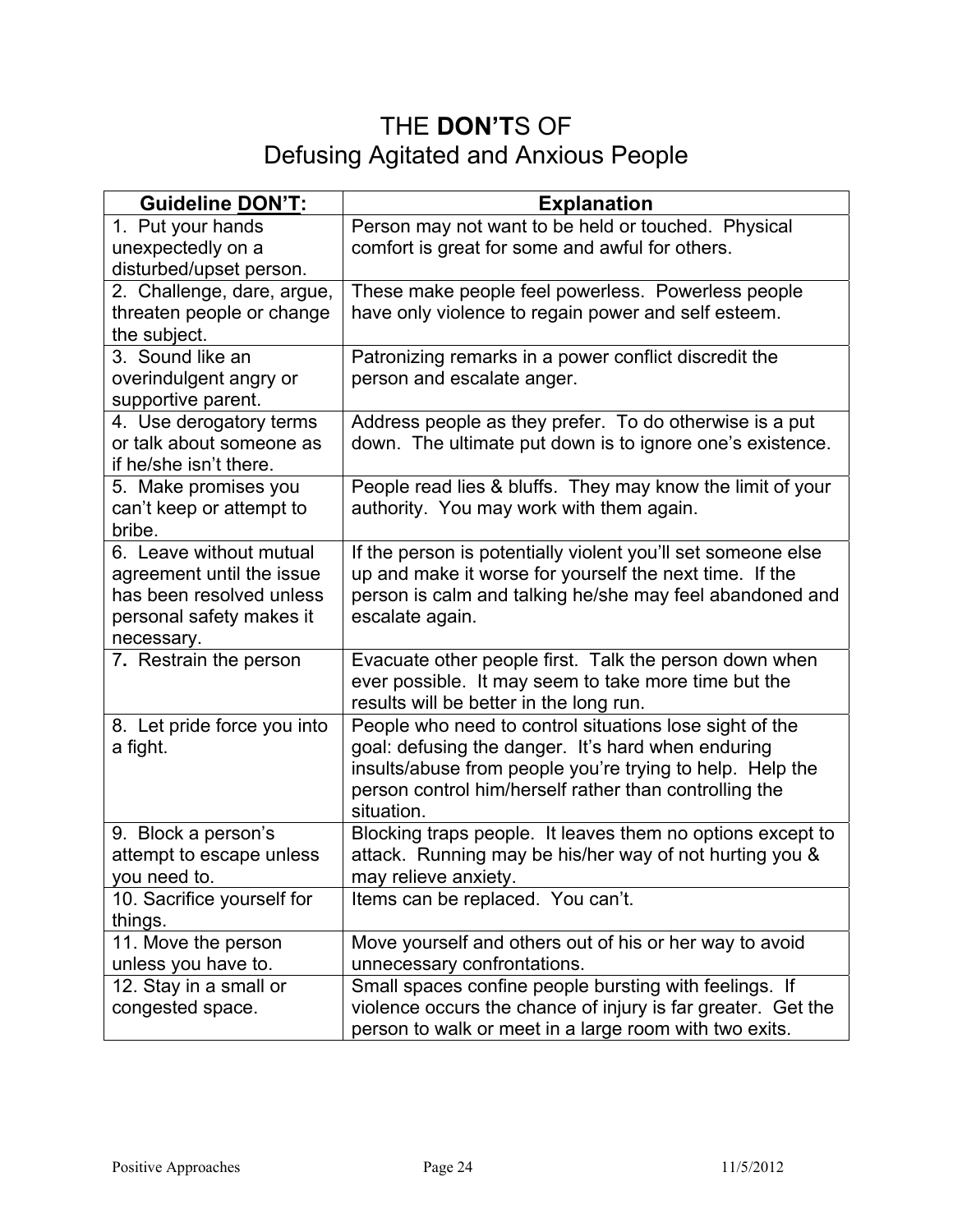Most of the time you will be successful in helping someone calm down by using the techniques that have been covered in this unit. Occasionally, despite your best efforts the individual may continue to display severe challenging behavior. DSP staff must work together as a team to protect others who are in the area and may be in danger of being injured. For example one DSP will continue to try to talk with the individual to determine what is wrong while the second DSP works with the others in the residential setting to get to a safe area in the home. DSP staff should call emergency numbers and follow the emergency procedure that has been established for the home. DSP staff should receive training on the procedure which should include who to call, when to call, and the emergency phone numbers.

Many agencies and mental health authorities have after hour's emergency access to services and supports. For example at Community Mental Health for Central Michigan (CMHCM) the emergency and after hours access numbers are: 24-Hour Crisis Line Number: 989.772.5938 OR 1.800.317.0708 OR 911 OR go to any hospital or other setting that offers emergency care. The DSP will have to make a decision on who to call based on their observation of the situation and the risk of injury to the individual and others.

## **When to call 911:**

DSP staffs should call the police or 911 for assistance when an individual has become so violent and/or aggressive that there is a serious risk of physical injury to self or others and the DSP staffs are unable to get other individuals to a safe place in the home.

DSP staff should call law enforcement/police when there is a weapon and the individual is threatening to harm themselves or others. DSP staffs are not trained to remove a weapon from someone. There is a great risk of harm when trying to remove a weapon from someone who is agitated and upset. The police have received special training and should be able to respond in a way that prevents injury to all people involved/present. DSP staff should continue to talk to the individual until 911 arrives. Remember it is important to work together as a team. Others in the residential setting may be alarmed, fearful, or upset by what is happening. DSP staff should provide support and reassurance to keep everyone as calm as possible.

#### **What to do after the crisis:**

Take time as soon as possible after the crisis to "unwind" or decompress. When you have been in an intense situation, adrenaline flows. Decompression means relieving pressure or to get things back to normal. You need to take some time to relieve the pressures created by the confrontation. If this is not done, the pressures or negative feelings may get worse until they interfere with your ability to work effectively with that person and / or others who live and work in the licensed residential setting. Before taking time to decompress make sure the confrontation is over. Has the person regained self-control? Has the environment returned to normal? The safety and wellbeing of the people living in the home is your first priority.

Debriefing occurs when the DSP staffs discuss what happened during an incident. Because everyone sees things from a different angle and we want to avoid another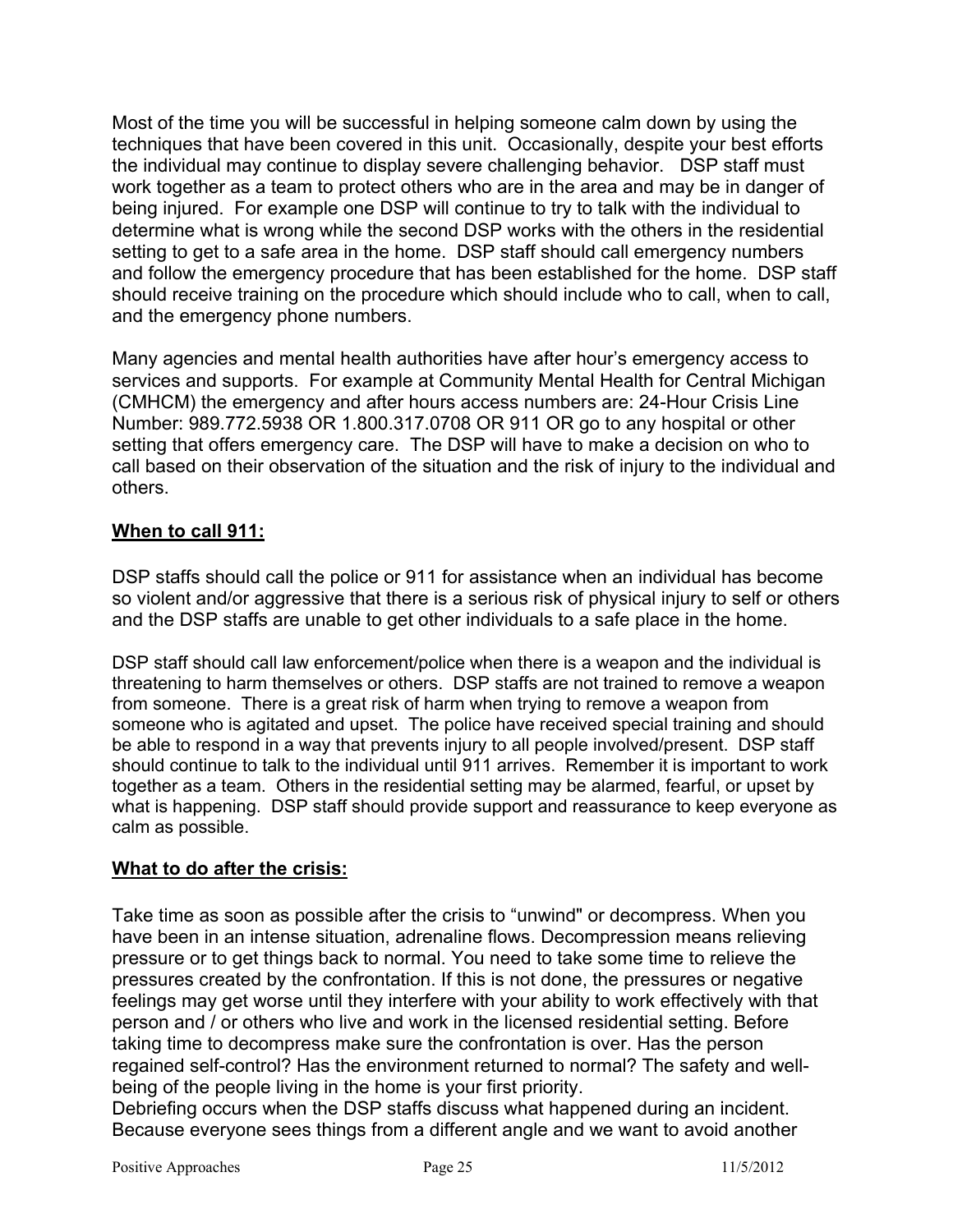incident, this is an important follow-up to the crisis. Debriefing can also help staff decompress by sorting out thoughts and feelings about the incident. Other DSP staff can help you get a more complete and clear picture of what really happened. Discuss what happened before, during, and after the confrontation occurred. Answer these questions during the debriefing:

- How did I feel before, during, and after the confrontation?
- What was the person doing before, during, and after the confrontation?
- What signs of agitation did I or others observe before the confrontation?
- What confrontation avoidance techniques & proactive options were used?
- What happened as a result?
- Did other staff assist? If "no" why?
- If "yes" was communication clear between staff? Were actions coordinated?
- Were other people present? Were they removed from the area/made safe?
- If the incident happened again, what would I do?
- How will this affect interactions with this individual in the future?

Debrief with the person involved in the confrontation, if appropriate, after he or she has calmed down and re-established self-control.

All physical injuries, unusual behavior, and all actions by DSP staff to calm the individual must be documented on an Incident Report. Documentation of agitated and aggressive behavior provides important information. Remember the DSP must be descriptive not evaluative when documenting. Write down what you see, not what you think those actions mean.

Remember we all become angry sometimes and we almost always have a reason for our anger. Sometimes there is a real and legitimate reason and other times it is a matter of perception: what we thought the person was doing or saying to us. Our perceptions impact how we interpret others behavior and actions. Most of us have learned how to control our anger. Many of the individuals we work with did not have the same opportunity to learn how to control their anger. The individual may be reacting to trauma they may have experienced or something in the environment or "fill in the blank", whatever the trigger and there are many it makes sense to respond in a calm and compassionate manner.

Remember the individual is NOT attacking you although sometimes it may feel that way. The DSP has got to be careful to be professional and separate personal feelings and reactions, becoming angry, yelling or having threatening body language will not help. These types of reactions from a DSP could escalate a situation into a "Me against You" confrontation which won't teach the individual anything and will damage the relationship between the DSP and the individual involved.

Are you familiar with the old saying "You catch more flies with honey than with vinegar?" Meaning be nice and you're more likely to get what you want, if the DSP treats people with respect and is a good role model then you will have very few problems and many great opportunities to assist people in positive ways.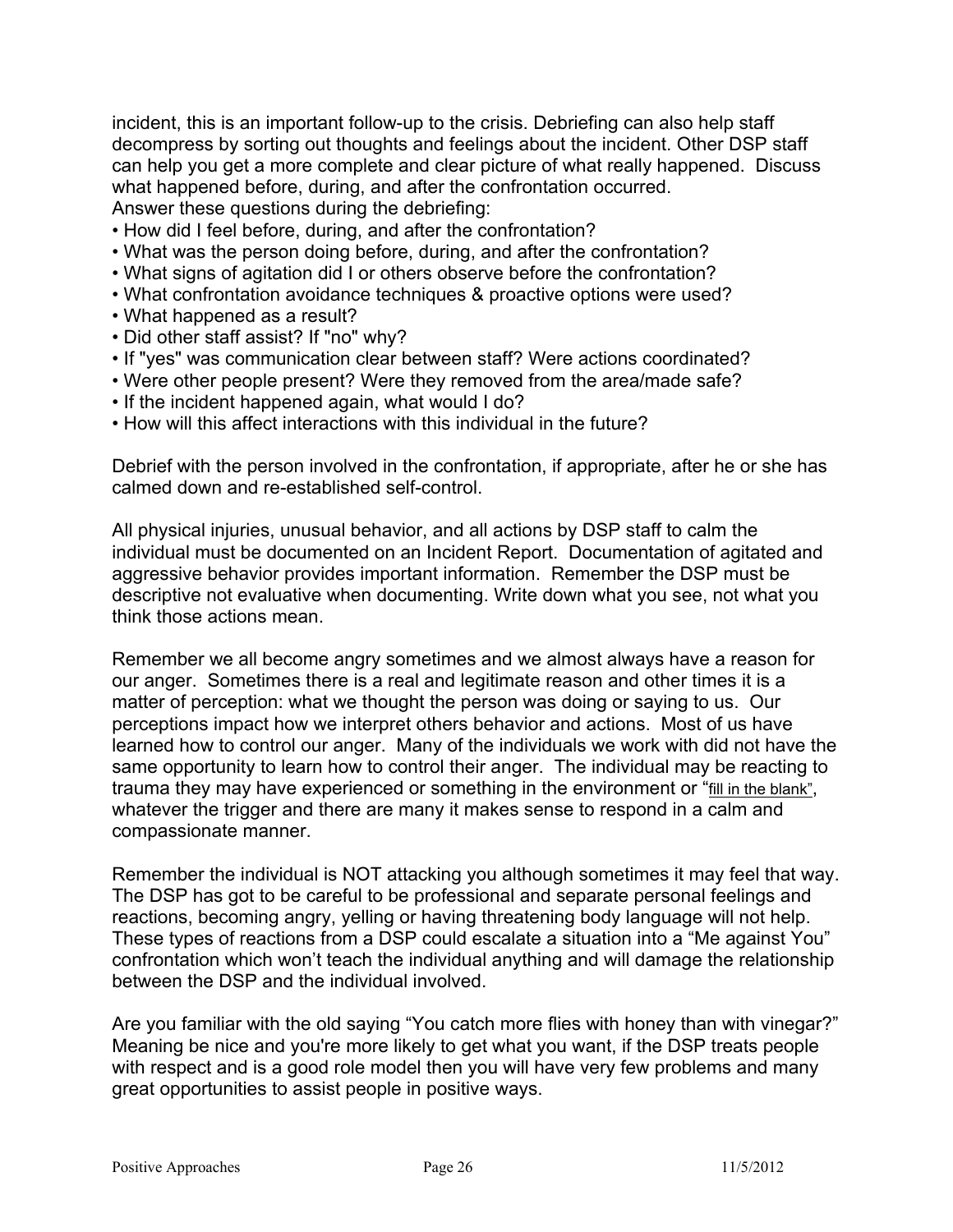## **IN SUMMARY:**

The Direct Support Professionals now have tools that they can use to help them support individual's they provide services to at the residential facility in which they work.

- $\triangleright$  The ability to look at challenging behavior from all angles.
- $\triangleright$  Figure out what the challenging behavior is trying to communicate.
- $\triangleright$  Examine the quality of life of the individuals.
- $\triangleright$  Examine the environment for positive improvements.
- $\triangleright$  Respect and honor the individual's choices.
- $\triangleright$  Have a support team they can depend on.

Everyone who provides support to the individuals needs to be willing to work as a team. We must be willing to change ourselves, the environment, the schedules, the teaching materials, the reinforcers, or whatever support is needed to achieve positive outcomes and improve the overall quality of a person's life.

#### **To summarize: The best ways to support an individual who has challenging behavior are**:

- 1. Get to know the person. Look at them and listen to them while you do routine jobs. The better you know someone the better you understand them. The better you understand them the better you will be able to deal with the parts of their personality that are not likeable.
- 2. Remember that all behavior is a form of communication. Challenging behavior sends a message. Ask questions and learn about the individual's life and what it takes to make that person happy. Learn what causes the person to become unhappy. The challenging behavior may have something to do with what the person is being asked to do (their daily schedules, their goals) and "who" is doing the asking.
- 3. Help the person with severe challenging behavior develop a positive behavior support plan. Try to include the person in the planning process as much as possible. This will help improve the individual's relationships with others, community participation, increased choices, skill development, and allow them to make contributions to other team members.
- 4. Don't assume the worst about the person. Labels can cause us to underestimate the person's true potential. Stay focused on the person's strengths and abilities. Every person can make improvements with adequate support.
- 5. Relationships make all the difference. Advocate for the person to have positive role models in their life. Many individuals depend on family members or paid staff for their social relationships. Get creative with ideas for including the person in the community and setting up a social support network.
- 6. Help the person develop a positive identity. Often a person with challenging behavior is labeled as a "behavior problem". Build a positive identity by helping the person find a way to make a contribution. Put the "person first" when you talk about them. Talk about the "good behaviors" as much as possible. Share news about the good things that you see the person doing.
- 7. Give choices instead of requiring or demanding the person to do something. Allow the person to make choices as much as possible. This does not mean you